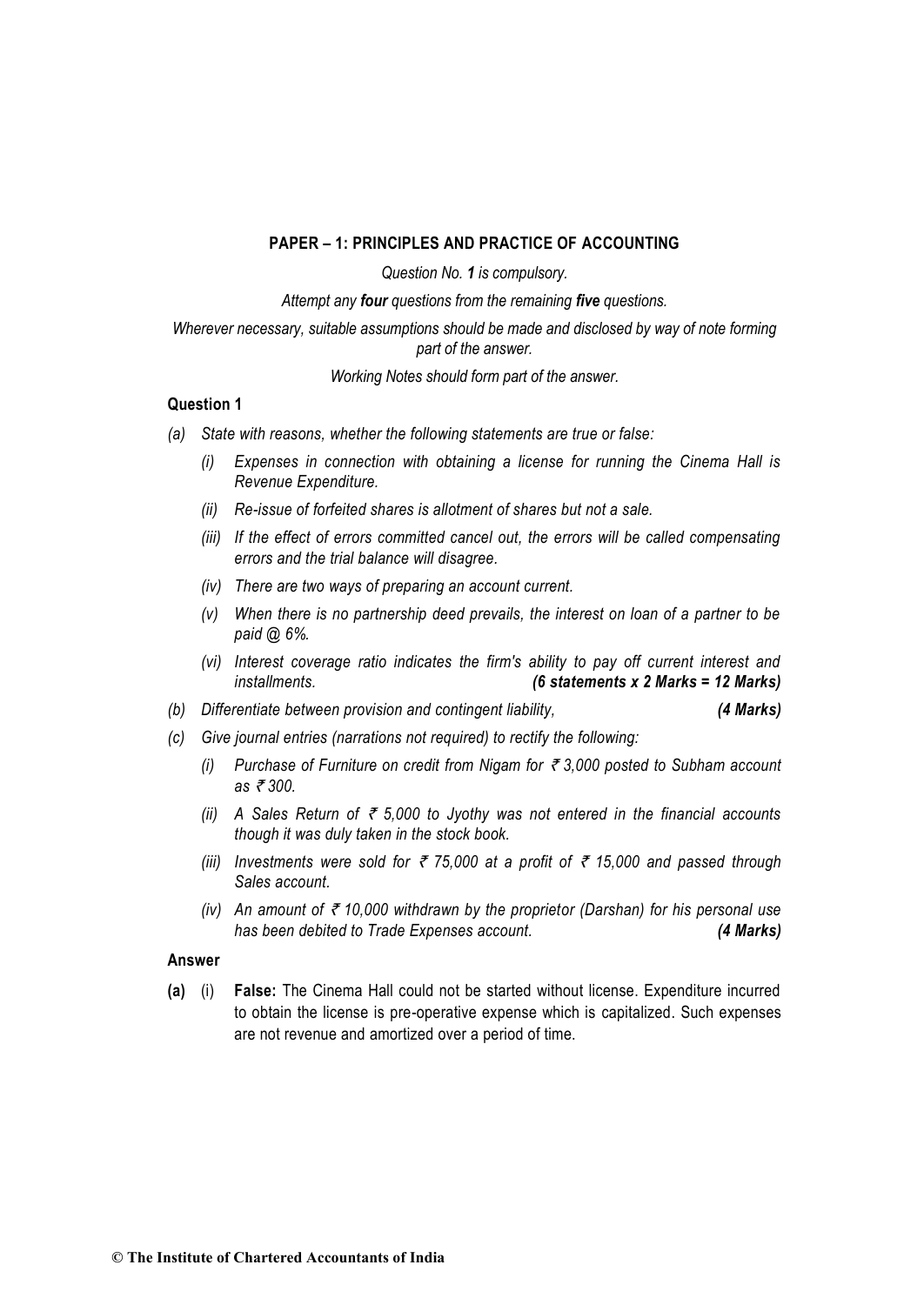- (ii) **False:** A forfeited share is merely a share available to the company for sale and remains vested in the company for that purpose only. Reissue of forfeited shares is not allotment of shares but only a sale as they have already been allotted earlier.
- (iii) **False:** If the effect of errors committed cancel out, the errors will be called compensating errors and the trial balance will agree.
- (iv) **False:** There are three ways of preparing an Account Current: (i)With help of interest table; (ii) By means of products and (iii) By means of products of balances.
- (v) **True:** When there is no partnership deed then the provisions of the Indian Partnership Act are to be applied for settling the dispute. Interest on loan is payable @ 6% p.a. as per Indian Partnership Act.
- (vi) **False:** Interest coverage ratio is computed as Earnings before interest and taxes divided by Interest. This indicates the firm's ability to meet only the interest and other fixed-charges obligations and not instalments.

|     | <b>Provision</b>                                                                                                                                                                                                                                              | <b>Contingent liability</b>                                                                                                                                                                                                                                                 |
|-----|---------------------------------------------------------------------------------------------------------------------------------------------------------------------------------------------------------------------------------------------------------------|-----------------------------------------------------------------------------------------------------------------------------------------------------------------------------------------------------------------------------------------------------------------------------|
| (1) | Provision is a present liability of<br>uncertain amount, which can<br>be<br>measured reliably by using<br>a<br>substantial degree of estimation.                                                                                                              | A Contingent liability is a possible<br>obligation that may or may<br>not<br>crystallise depending on the occurrence<br>or non-occurrence of one or more<br>uncertain future events.                                                                                        |
| (2) | A provision meets the recognition<br>criteria.                                                                                                                                                                                                                | A contingent liability fails to meet the<br>same.                                                                                                                                                                                                                           |
| (3) | Provision is recognized when (a) an<br>enterprise has a present obligation<br>arising from past events; an outflow<br>of resources embodying economic<br>benefits is probable, and (b) a<br>reliable estimate can be made of the<br>amount of the obligation. | Contingent liability includes present<br>obligations that do not meet the<br>recognition criteria because either it is<br>not probable that settlement of those<br>obligations will require outflow of<br>economic benefits, or the amount<br>cannot be reliably estimated. |
| (4) | If the management estimates that it<br>is probable that the settlement of an<br>obligation will result in outflow of<br>economic benefits, it recognises a<br>provision in the balance sheet.                                                                 | If the management estimates, that it is<br>less likely that any economic benefit will<br>outflow from the firm to settle the<br>obligation, it discloses the obligation as<br>a contingent liability.                                                                       |

#### **(b) Difference between Provision and Contingent liability**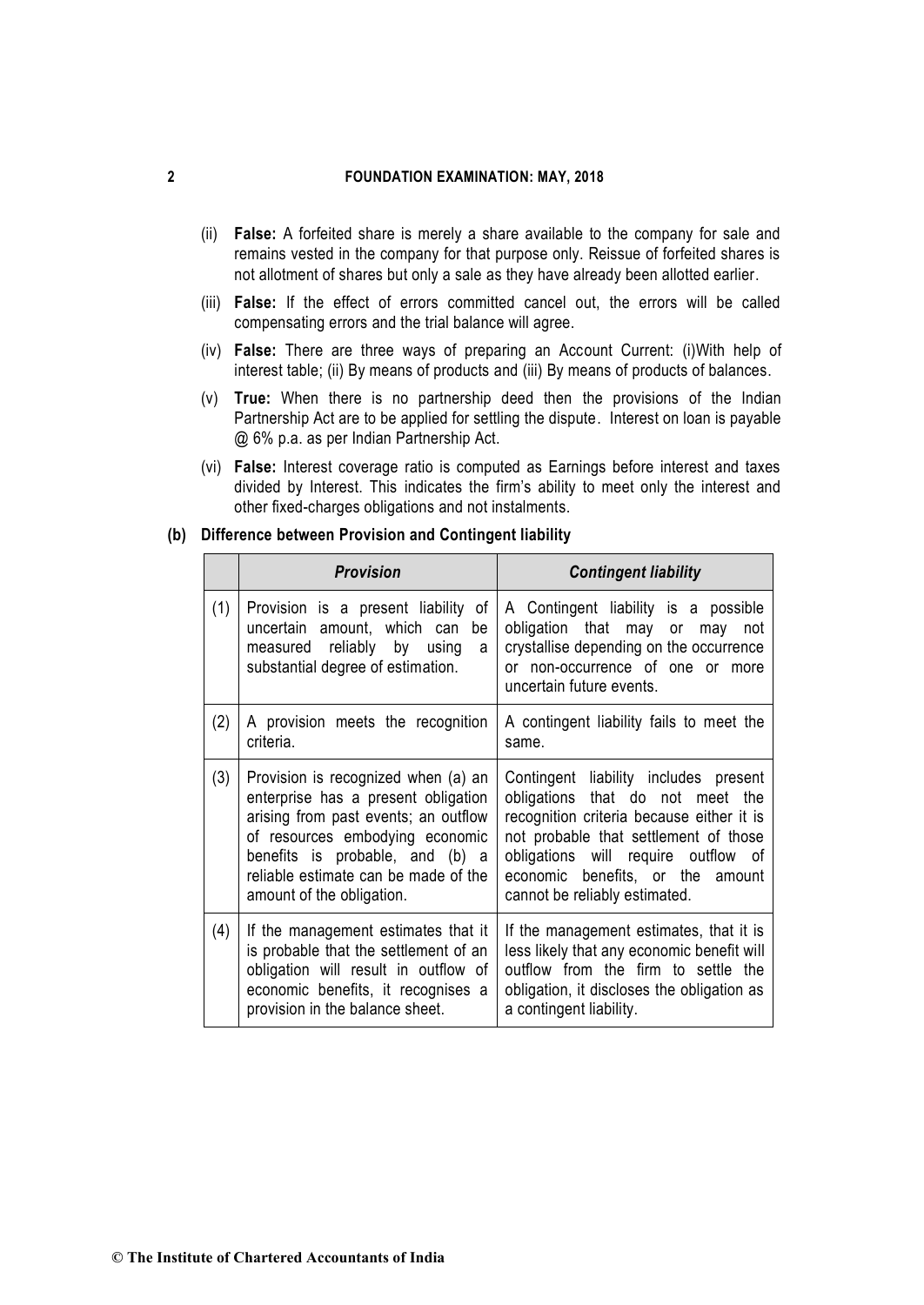| (c) |       | <b>Journal Entries</b>                     |      |            |            |
|-----|-------|--------------------------------------------|------|------------|------------|
|     |       | <b>Particulars</b>                         | L.F. | Dr.<br>(7) | Cr.<br>(₹) |
|     | (i)   | Subham A/c                                 | Dr.  | 300        |            |
|     |       | Furniture A/c                              | Dr.  | 2,700      |            |
|     |       | To Nigam A/c                               |      |            | 3,000      |
|     | (ii)  | Sales Returns A/c                          | Dr.  | 5,000      |            |
|     |       | To Jyothy A/c                              |      |            | 5,000      |
|     | (iii) | Sales A/c                                  | Dr.  | 75,000     |            |
|     |       | To P & L A/c (Gain on sale of investments) |      |            | 15,000     |
|     |       | To Investments A/c                         |      |            | 60,000     |
|     | (iv)  | Drawings A/c                               | Dr.  | 10,000     |            |
|     |       | To Trade Expenses A/c                      |      |            | 10,000     |

## **Question 2**

*(a) Shri Ganpath of Nagpur consigns 500 cases of goods costing* ` *1,500 each to Rawat of Jaipur. Shri Ganpath pays the following expenses in connection with the consignment:* 

| <b>Particulars</b> |        |
|--------------------|--------|
| Carriage           | 15,000 |
| Freight            | 45,000 |
| Loading Charges    | 15,000 |

*Shri Rawat sells 350 cases at* ` *2,100 per case and incurs the following expenses:*

| Clearing charges                | 18,000 |
|---------------------------------|--------|
| Warehousing and Storage charges | 25,000 |
| Packing and selling expenses    | 7,000  |

*It is found that 50 cases were lost in transit and another 50 cases were in transit. Shri Rawat is entitled to a commission of 10% on gross sales. Draw up the Consignment Account and Rawat's Account in the books of Shri Ganpath. (10 Marks)*

*(b) Mr. Alok owes Mr. Chirag* ` *650 on 1st January 2018. From January to March, the following further transactions took place between Alok and Chirag* 

| January 15  | Alok buys goods         | 71,200 |
|-------------|-------------------------|--------|
| February 10 | Alok buys goods         | ₹850   |
| March 7     | Alok received Cash Ioan | 71,500 |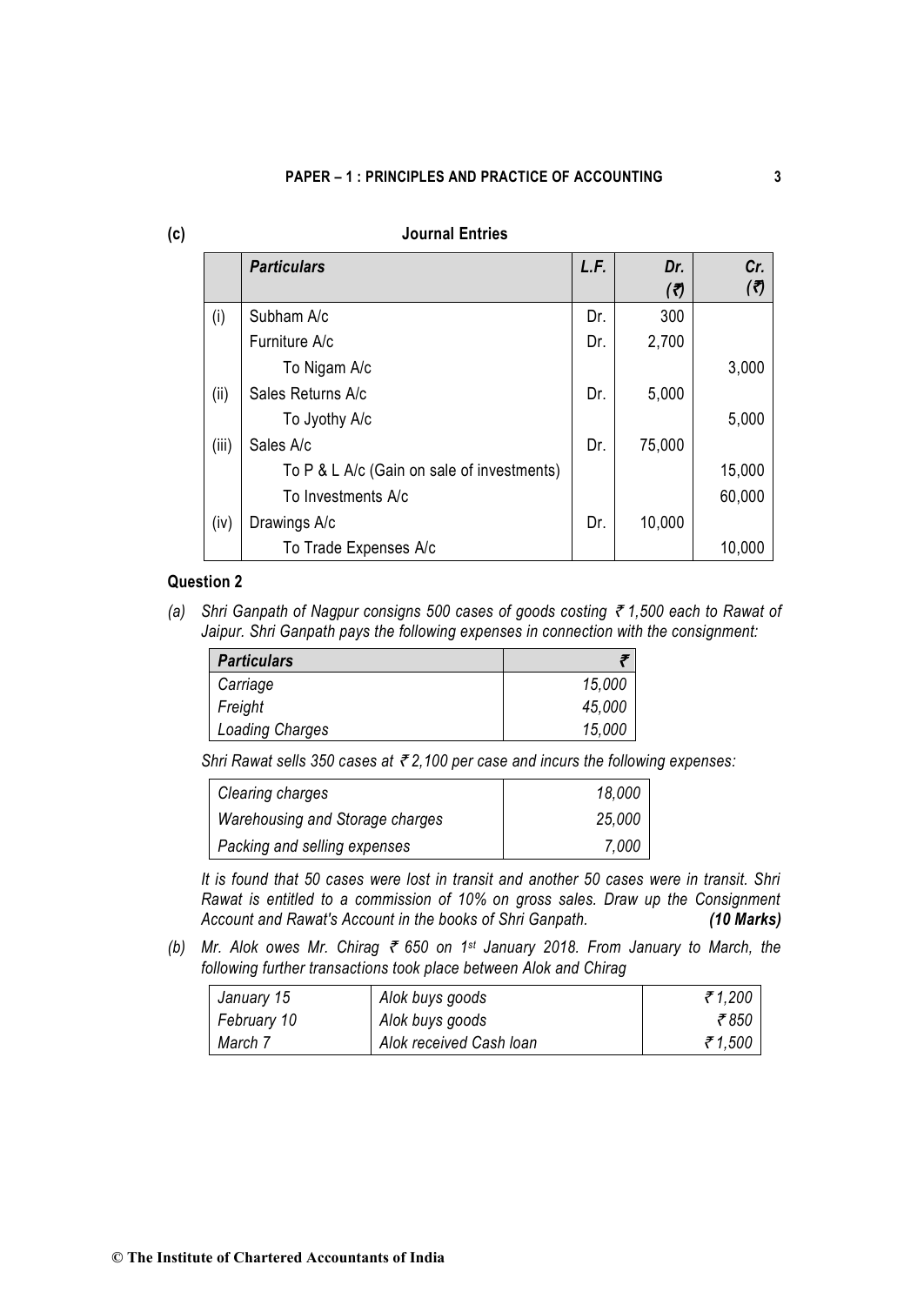*Alok pays the whole amount on 31st March, 2018 together with interest @ 6% per annum. Calculate the interest by average due date method. (5 Marks)*

- *(c) Attempt any one of the following two sub-parts i.e. either (i) or (ii)* 
	- *(i) Mr. Badhri sends goods to his customers on Sale or Return. The following transactions took place during the month of December 2017.*

*December 2nd - Sent goods to customers on sale or return basis at cost plus 25% -* ` *80,000* 

*December 10th - Goods returned by customers* ` *35,000* 

*December 17<sup>th</sup> - Received letters from customers for approval ₹ 35,000* 

*December 23<sup>rd</sup> - Goods with customers awaiting approval ₹15,000* 

*Mr. Badhri records sale or return transactions as ordinary sales. You are required to pass the necessary Journal Entries in the books of Mr. Badhri assuming that the accounting year closes on 31st Dec. 2017.* 

#### *OR*

*(ii) From the following prepare an account current, as sent by Avinash to Bhuvanesh on 31st March, 2018 by means of products method charging interest @ 5% per annum:* 

| <b>Date</b>    | <b>Particulars</b>                                             | Amount $(\vec{z})$ |
|----------------|----------------------------------------------------------------|--------------------|
| 2018 January 1 | <b>Balance due from Bhuvanesh</b>                              | 1,800              |
| January 10     | Sold goods to Bhuvanesh                                        | 1,500              |
| January 15     | Bhuvanesh returned goods                                       | 650                |
| February 12    | Bhuvanesh paid by cheque                                       | 1,000              |
| February 20    | Bhuvanesh accepted a bill drawn<br>bv<br>Avinash for one month | 1,500              |
| March 11       | Sold goods to Bhuvanesh                                        | 720                |
| March 14       | Received cash from Bhuvanesh                                   | 800                |

*(5 Marks)*

## **Answer**

#### **(a) In the books of Shri Ganpath**

#### **Consignment to Rawat of Jaipur Account**

| <b>Particulars</b> |  |                                                       | $\bar{\tau}$ Particulars |                                                              |          |
|--------------------|--|-------------------------------------------------------|--------------------------|--------------------------------------------------------------|----------|
|                    |  | Goods sent on Consignment   7,50,000 By Rawat (Sales) |                          |                                                              | 7,35,000 |
|                    |  |                                                       | Bv                       | Goods lost in Transit 50<br>cases $@ \bar{\tau} 1,650$ each* | 82.500   |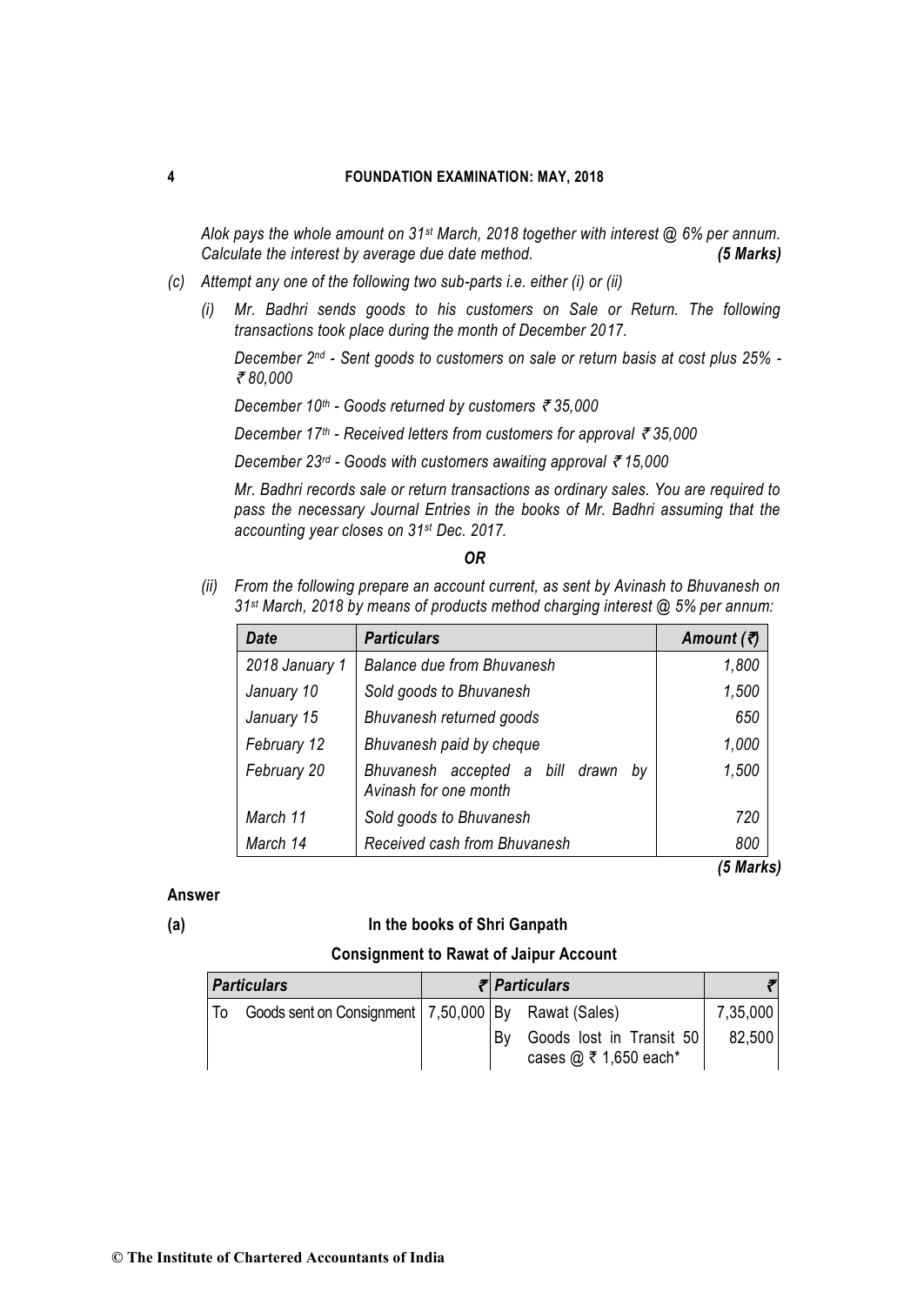## **PAPER – 1 : PRINCIPLES AND PRACTICE OF ACCOUNTING 5**

| To | Bank (Expenses:<br>15,000+45,000+15,000) | 75,000   By |    | Consignment Inventories:  |          |
|----|------------------------------------------|-------------|----|---------------------------|----------|
| To | Rawat (Expenses:<br>18,000+25,000+7,000) | 50,000      |    | ₹<br>1,695<br>each        | 84,750   |
| To | Rawat (Commission)                       | 73,500      | B٧ | Consignment Inventories:  |          |
| To | Profit on Consignment                    | 36,250      |    | In transit 50 $@$ ₹ 1,650 |          |
|    | ts/f to Profit & Loss A/c                |             |    | each**                    | 82,500   |
|    |                                          | 9,84,750    |    |                           | 9,84,750 |

*\*Considered as abnormal loss.* 

*\*\* The goods in transit (50 cases) have not yet been cleared. Hence the proportionate clearing charges on those goods have not been included in their value.*

| <b>Rawat's Account</b>          |          |                                |          |  |  |  |  |
|---------------------------------|----------|--------------------------------|----------|--|--|--|--|
| <b>Particulars</b>              |          | <b>Particulars</b>             |          |  |  |  |  |
| To Consignment to<br>Jaipur A/c | 7,35,000 | By Consignment A/c(Expenses)   | 50,000   |  |  |  |  |
|                                 |          | By Consignment A/c(Commission) | 73,500   |  |  |  |  |
|                                 |          | By Balance c/d                 | 6,11,500 |  |  |  |  |
|                                 | 7,35,000 |                                | 7,35,000 |  |  |  |  |

## **Working Notes:**

- (i) Consignor's expenses on 500 cases amounts to  $\bar{\tau}$  75,000; it comes to  $\bar{\tau}$  150 per case. The cost of cases lost will be computed at  $\bar{\tau}$  1,650 per case.
- (ii) Rawat has incurred  $\bar{\tau}$  18,000 on clearing 400 cases, i.e.,  $\bar{\tau}$  45 per case; while valuing closing inventories with the agent  $\bar{z}$  45 per case has been added to cases in hand with the agent.
- (iii) It has been assumed that balance of  $\bar{\tau}$  6,11,500 is not yet paid.

# **(b) Calculation of average due date**

Alok pays the whole amount on 31st March, 2018 together with interest at 6% per annum.

| <b>Due Date</b><br>Amount |       | No. of days from Jan. 1 | <b>Product</b> |  |
|---------------------------|-------|-------------------------|----------------|--|
| 2018                      |       |                         |                |  |
| Jan. 1                    | 650   |                         |                |  |
| Jan. 15                   | 1,200 | 14                      | 16,800         |  |
| Feb. 10                   | 850   | 40                      | 34,000         |  |
| March 7                   | 1,500 | 65                      | 97,500         |  |
|                           | 4,200 |                         | 1,48,300       |  |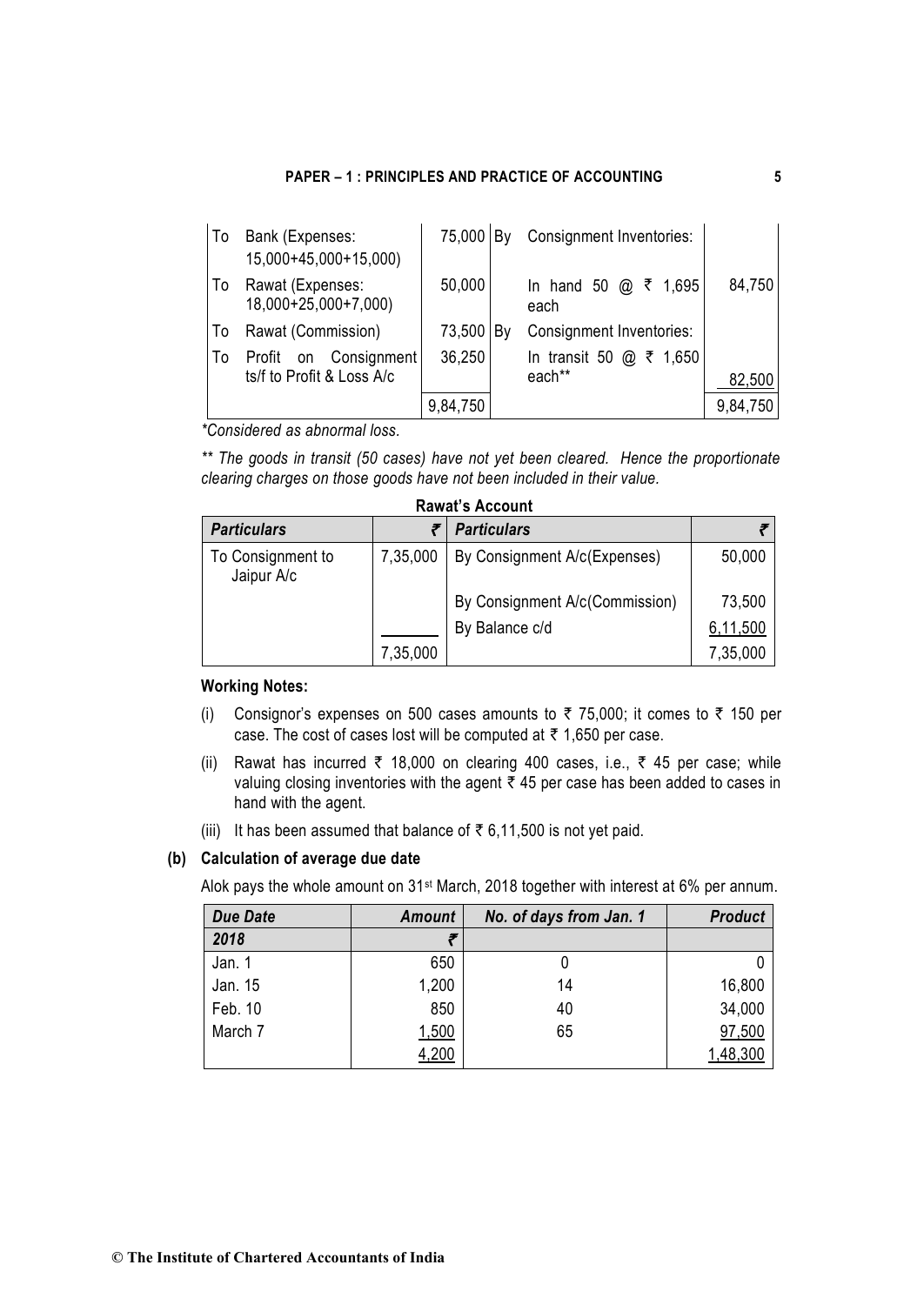Average due date = Base date + days equal to  $\frac{1}{\text{Sum of the amounts}}$ Sumof Products

= Jan. 
$$
1 + \left[ \frac{1,48,300}{4,200} \right]
$$

- $=$  Jan. 1 + 35.31\*days
- $=$  Feb. 6

Interest therefore has been calculated on  $\bar{\tau}$  4,200 from 6<sup>th</sup>Feb. to 31st March, i.e., for 54 days.

$$
4,200 \times 6\% \times 54/365 = ₹ 37.28
$$

# **(c) (i) In the books of Mr. Badhri**

# **Journal Entries**

| <b>Date</b> | <b>Particulars</b>                                                                                   |     | L.F. | Dr.<br>(in 7) | Cr.<br>(in ₹) |
|-------------|------------------------------------------------------------------------------------------------------|-----|------|---------------|---------------|
| 2017        |                                                                                                      |     |      |               |               |
| Dec. 2      | Trade receivables A/c                                                                                | Dr. |      | 80,000        |               |
|             | To Sales A/c                                                                                         |     |      |               | 80,000        |
|             | (Being the goods sent to customers on<br>sale or return basis)                                       |     |      |               |               |
| Dec. 10     | Return Inward A/c (Note 1)                                                                           | Dr. |      | 35,000        |               |
|             | To Trade receivables A/c                                                                             |     |      |               | 35,000        |
|             | (Being the goods returned by customers<br>to whom goods were sent on sale or<br>return basis)        |     |      |               |               |
| Dec. 23     | Sales A/c                                                                                            | Dr. |      | 15,000        |               |
|             | To Trade receivables A/c                                                                             |     |      |               | 15,000        |
|             | (Being the cancellation of original entry of<br>sale in respect of goods on sale or return<br>basis) |     |      |               |               |
| Dec. 31     | Inventories with customers on Sale or<br>Return A/c                                                  | Dr. |      | 12,000        |               |
|             | To Trading A/c (Note 3)                                                                              |     |      |               | 12,000        |
|             | (Being the adjustment for cost of goods<br>lying with customers awaiting approval)                   |     |      |               |               |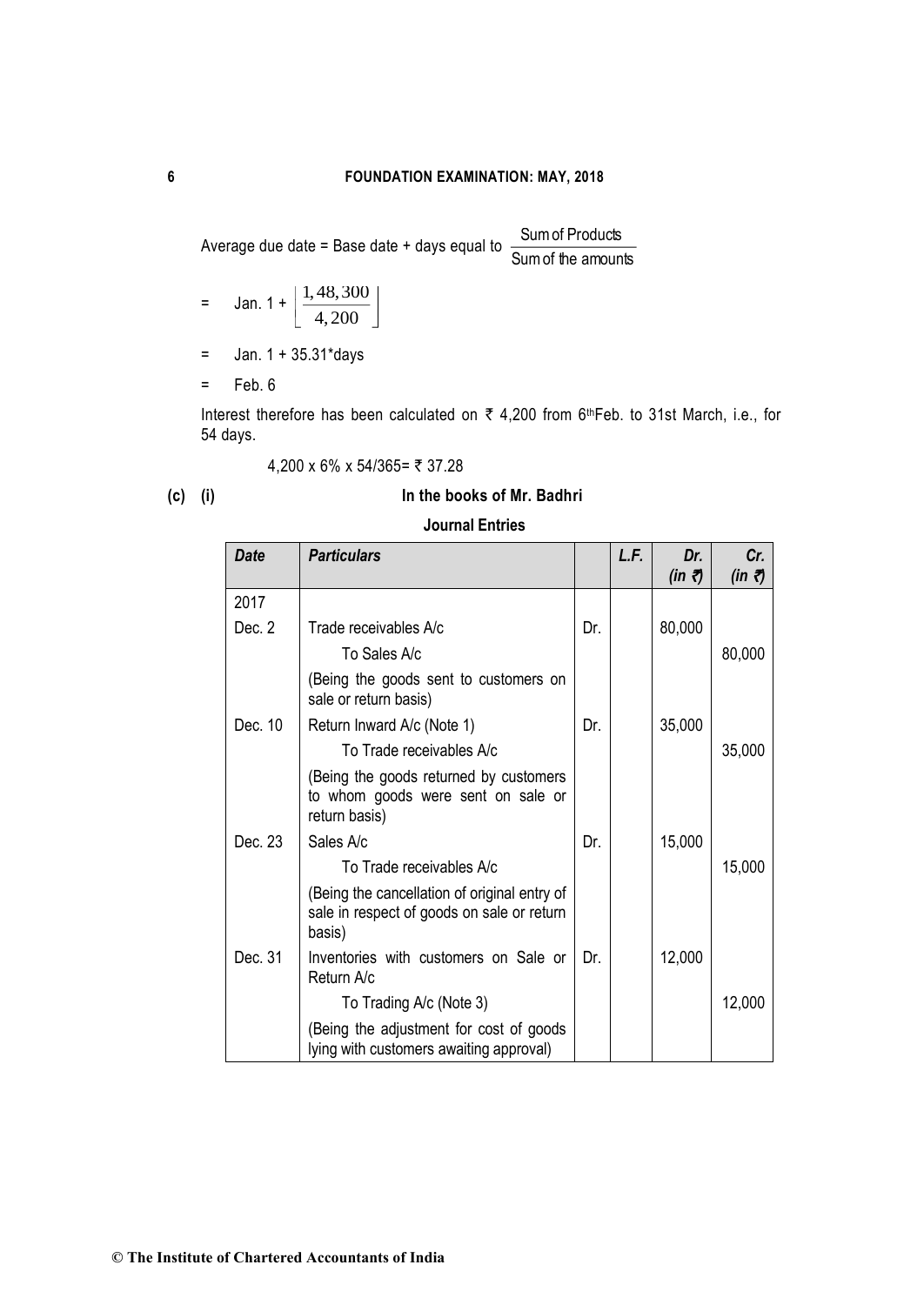# **Note:**

- (1) Alternatively, Sales account or Sales returns can be debited in place of Return Inwards account.
- (2) No entry is required for receiving letter of approval from customer.
- (3) Cost of goods with customers =  $\bar{\tau}$  15,000 x 100/125 =  $\bar{\tau}$  12,000
- (4) It has been considered that the transaction values are at involve price (including profit margin).

## **(ii) Bhuvanesh**

| Date                    | <b>Particulars</b>                    |           |       | Amount Days Products Date |              | <b>Particulars</b>                                   |       |    | Amount Days Products |
|-------------------------|---------------------------------------|-----------|-------|---------------------------|--------------|------------------------------------------------------|-------|----|----------------------|
| 2018                    |                                       |           |       |                           | 2018         |                                                      |       |    |                      |
| Jan.1                   | To Balance<br>b/d                     | 1,800     | $90*$ | 1,62,000 Jan.15           |              | <b>By Sales</b><br>Returns                           | 650   | 75 | 48,750               |
|                         | Jan. 10 To Sales<br>A/c               | 1,500     |       |                           |              | 80 1,20,000 Feb. 12 By Bank A/c                      | 1,000 | 47 | 47,000               |
| March,<br>l11<br>March, | <b>To Sales</b><br>A/c<br>To Interest | 720<br>24 | 20    |                           |              | 14,400 Feb. 20 By B/R A/c<br>(due date:<br>March 23) | 1,500 | 8  | 12,000               |
| 31                      | A/c                                   |           |       |                           | March,<br>14 | By Cash A/c                                          | 800   | 17 | 13,600               |
|                         |                                       |           |       |                           | March,<br>31 | By Balance of<br>products                            |       |    | 1,75,050             |
|                         |                                       |           |       |                           |              | By Balance<br>c/d                                    | 94    |    |                      |
|                         |                                       | 4,044     |       | 2,96,400                  |              |                                                      | 4,044 |    | 2,96,400             |

# **in Account Current with Avinash for the period ending on 31st March 2018**

## *\*Calculation of interest*

*Interest = (1,75,050 x 5%)/365=* ` *24*

*\*Opening day considered in calculation of no. of days.*

# **Question 3**

*The following are the balances extracted from the books of Shri Raghuram as on 31.03.2018, who carries on business under the name and style of M/s Raghuram and Associates at Chennai:*

| <b>Particulars</b> | Debit $(3)$ | Credit $(7)$ |
|--------------------|-------------|--------------|
| Capital A/c        |             | 14,11,400    |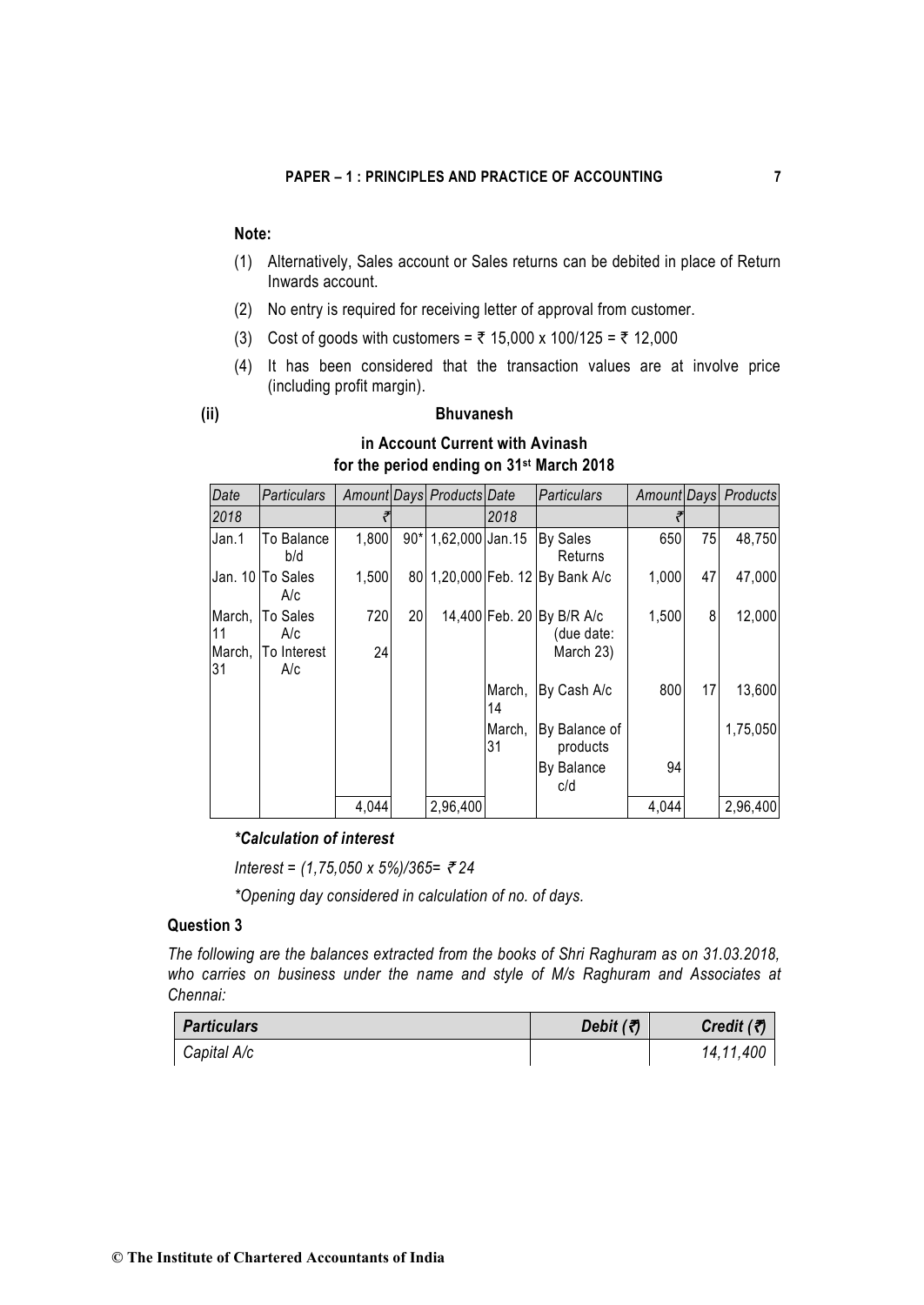| Purchases                        | 12,00,000 |           |
|----------------------------------|-----------|-----------|
| <b>Purchase Returns</b>          |           | 18,000    |
| <b>Sales</b>                     |           | 15,00,000 |
| <b>Sales Returns</b>             | 24,000    |           |
| Freight Inwards                  | 62,000    |           |
| Carriage Outwards                | 8,500     |           |
| <b>Rent of Godown</b>            | 55,000    |           |
| <b>Rates and Taxes</b>           | 24,000    |           |
| <b>Salaries</b>                  | 72,000    |           |
| Discount allowed                 | 7,500     |           |
| Discount received                |           | 12,000    |
| Drawings                         | 20,000    |           |
| <b>Printing and Stationery</b>   | 6,000     |           |
| Insurance premium                | 48,000    |           |
| <b>Electricity charges</b>       | 14,000    |           |
| General expenses                 | 11,000    |           |
| <b>Bank charges</b>              | 3,800     |           |
| <b>Bad debts</b>                 | 12,200    |           |
| <b>Repairs the Motor vehicle</b> | 13,000    |           |
| Interest on loan                 | 4,400     |           |
| <b>Provision for Bad-debts</b>   |           | 10,000    |
| Loan from Mr. Rajan              |           | 60,000    |
| <b>Sundry creditors</b>          |           | 62,000    |
| Motor vehicles                   | 1,00,000  |           |
| <b>Land and Buildings</b>        | 5,00,000  |           |
| Office equipment                 | 2,00,000  |           |
| <b>Furniture and Fixtures</b>    | 50,000    |           |
| Stock as on 31.03.2017           | 3,20,000  |           |
| Sundry debtors                   | 2,80,000  |           |
| Cash at Bank                     | 22,000    |           |
| Cash in Hand                     | 16,000    |           |
| <b>Total</b>                     | 30,73,400 | 30,73,400 |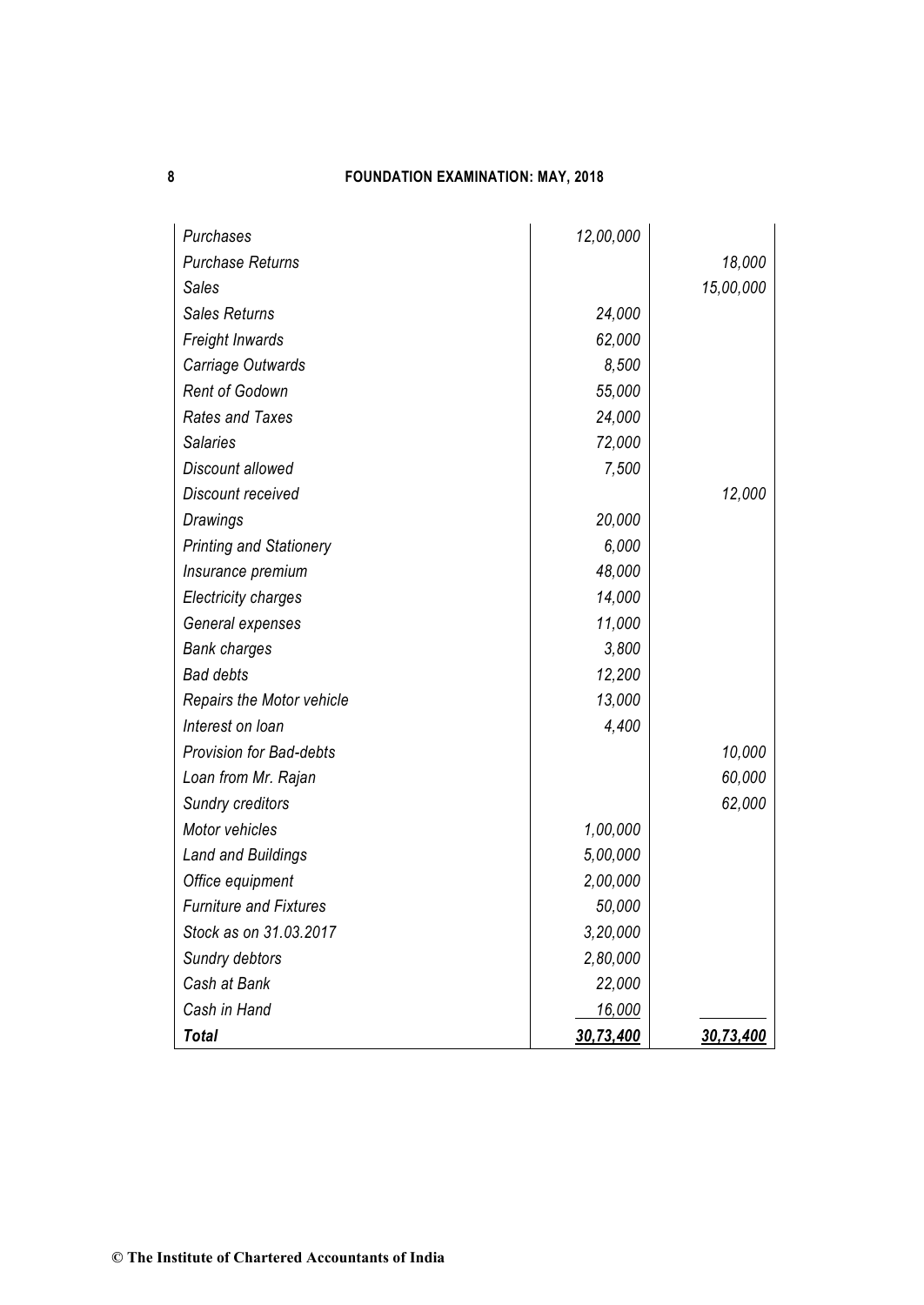*Prepare Trading and Profit and Loss Account for the year ended 31.03.2018 and the Balance Sheet as at that date after making provision for the following:* 

- *(a) Depreciate Building by 5%, Furniture and Fixtures by 10%, Office Equipment by 15% and Motor Car by 20%.*
- *(b)* Value of stock at the close of the year was  $\bar{\tau}$  4,10,000.
- *(c) One month rent for godown is outstanding.*
- *(d) Interest on loan from Rajan is payable @ 10% per annum. This loan was taken on 01.07.2017*
- *(e) Reserve for bad debts is to be maintained at 5% of Sundry debtors.*
- *(f) Insurance premium includes* ` *42,000 paid towards proprietor's life insurance policy and the balance of the insurance charges cover the period from 01.04.2017 to 30.06.2018.*

## *(20 Marks)*

## **Answer**

## **M/s Raghuram & Associates**

| <b>Particulars</b>        | <b>Details</b> |           | <b>Amount   Particulars</b> | <b>Details</b> | <b>Amount</b> |
|---------------------------|----------------|-----------|-----------------------------|----------------|---------------|
|                           |                |           |                             |                |               |
| To Opening Stock          |                | 3,20,000  | <b>By Sales</b>             | 15,00,000      |               |
| To Purchases              | 12,00,000      |           | Less: Sales Returns         | (24,000)       | 14,76,000     |
| Less: Purchase<br>Returns | (18,000)       | 11,82,000 | By Closing Stock            |                | 4,10,000      |
| To Freight                |                | 62,000    |                             |                |               |
| To Gross Profit c/d       |                | 3,22,000  |                             |                |               |
|                           |                | 18,86,000 |                             |                | 18,86,000     |

# **Trading Account for the year ended 31st March 2018**

#### **M/s Raghuram & Associates**

## **Profit and Loss Account for the year ended 31st March 2018**

| <b>Particulars</b>                                  | <b>Details</b> |        | <b>Amount Particulars</b> | <b>Details</b> | Amount   |
|-----------------------------------------------------|----------------|--------|---------------------------|----------------|----------|
|                                                     |                |        |                           |                |          |
| <b>To Salaries</b>                                  |                | 72,000 | Gross<br>By<br>profit b/d |                | 3,22,000 |
| To Rent for Godown                                  | 55,000         |        |                           |                |          |
| Add: Outstanding                                    | 5,000          | 60,000 | By Discount               |                |          |
| Provision for<br>Doubtful<br>Debts<br>To<br>(W.N.4) |                | 16,200 | received                  |                | 12,000   |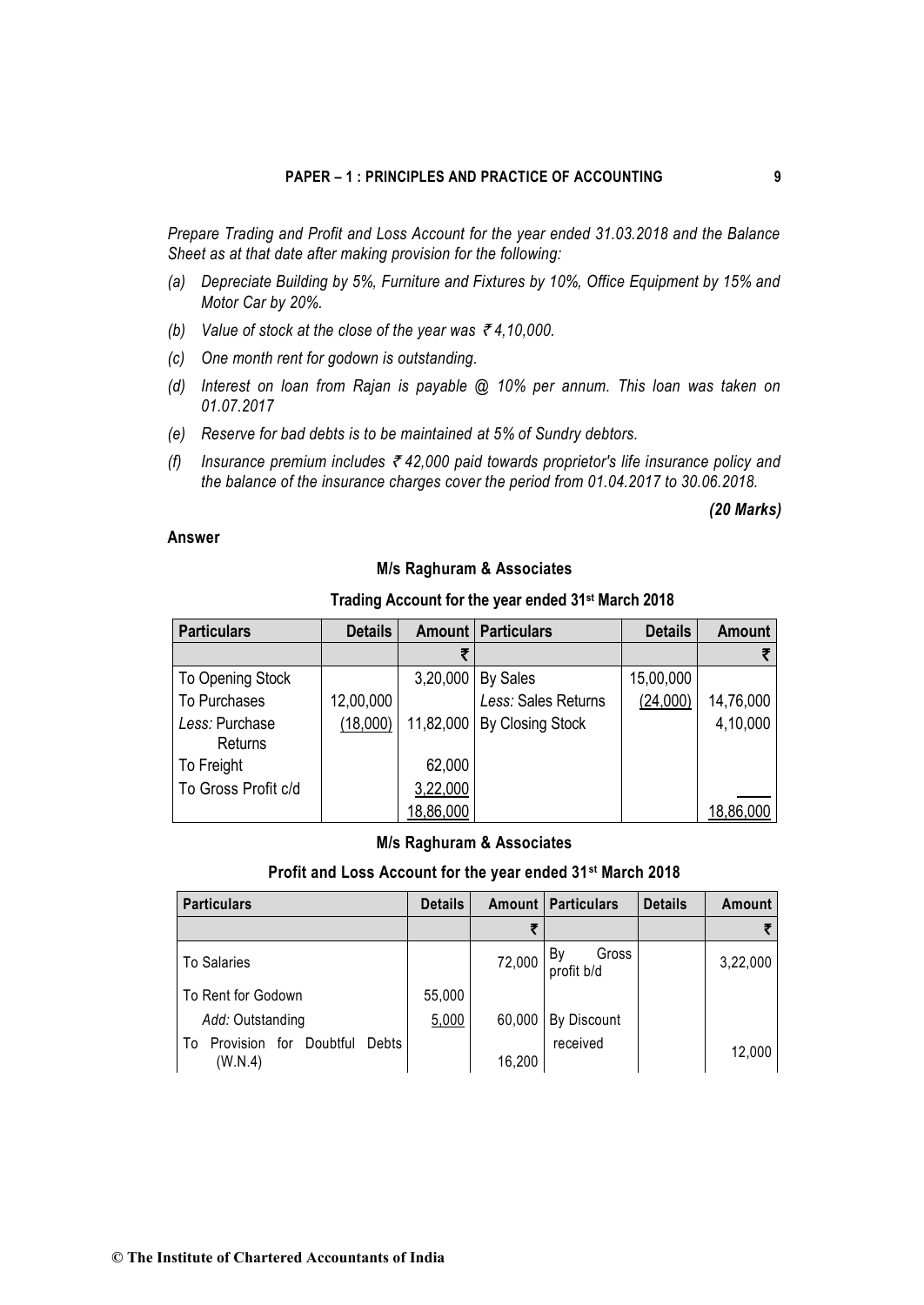| To Rent and Taxes                    |       | 24,000   |  |          |
|--------------------------------------|-------|----------|--|----------|
| To Discount Allowed                  |       | 7,500    |  |          |
| To Carriage outwards                 |       | 8,500    |  |          |
| To Printing and stationery           |       | 6,000    |  |          |
| To Electricity charges               |       | 14,000   |  |          |
| To Insurance premium (W.N. 1)        |       | 4,800    |  |          |
| To Depreciation (W.N. 2)             |       | 80,000   |  |          |
| To General expenses                  |       | 11,000   |  |          |
| To Bank Charges                      |       | 3,800    |  |          |
| To Interest on loan                  | 4,400 |          |  |          |
| Add: Outstanding (W.N. 3)            | 100   | 4,500    |  |          |
| To Motor car expenses (Repairs)      |       | 13,000   |  |          |
| To Net Profit transferred to Capital |       |          |  |          |
| A/c                                  |       | 8,700    |  |          |
|                                      |       | 3,34,000 |  | 3,34,000 |

## **Balance Sheet of M/s Raghuram & Associates**

|                                         |                |                      | as at 31 <sup>st</sup> March 2018     |                |               |
|-----------------------------------------|----------------|----------------------|---------------------------------------|----------------|---------------|
| <b>Liabilities</b>                      | <b>Details</b> | <b>Amount Assets</b> |                                       | <b>Details</b> | <b>Amount</b> |
|                                         |                |                      |                                       |                |               |
| Capital                                 | 14,11,400      |                      | Land & Building                       | 5,00,000       |               |
| Add: Net Profit                         | 8,700          |                      | Less: Depreciation                    | (25,000)       | 4,75,000      |
| Less: Drawings                          | (20,000)       |                      | <b>Motor Vehicles</b>                 | 1,00,000       |               |
| Less: proprietor's<br>Insurance Premium | (42,000)       | 13,58,100            | Less: Depreciation                    | (20,000)       | 80,000        |
| Loan from Rajan                         | 60,000         |                      | Office equipment                      | 2,00,000       |               |
| Add: Outstanding<br>Interest            | <u>100</u>     | 60,100               | Less: Depreciation                    | (30,000)       | 1,70,000      |
| <b>Sundry Creditors</b>                 |                |                      | 62,000   Furniture & Fixture          | 50,000         |               |
| Outstanding rent                        |                |                      | 5,000   Less: Depreciation            | (5,000)        | 45,000        |
|                                         |                |                      | Stock in Trade                        |                | 4,10,000      |
|                                         |                |                      | <b>Sundry Debtors</b>                 | 2,80,000       |               |
|                                         |                |                      | Less: Provision for<br>doubtful debts | (14,000)       | 2,66,000      |
|                                         |                |                      | Cash at hand                          |                | 22,000        |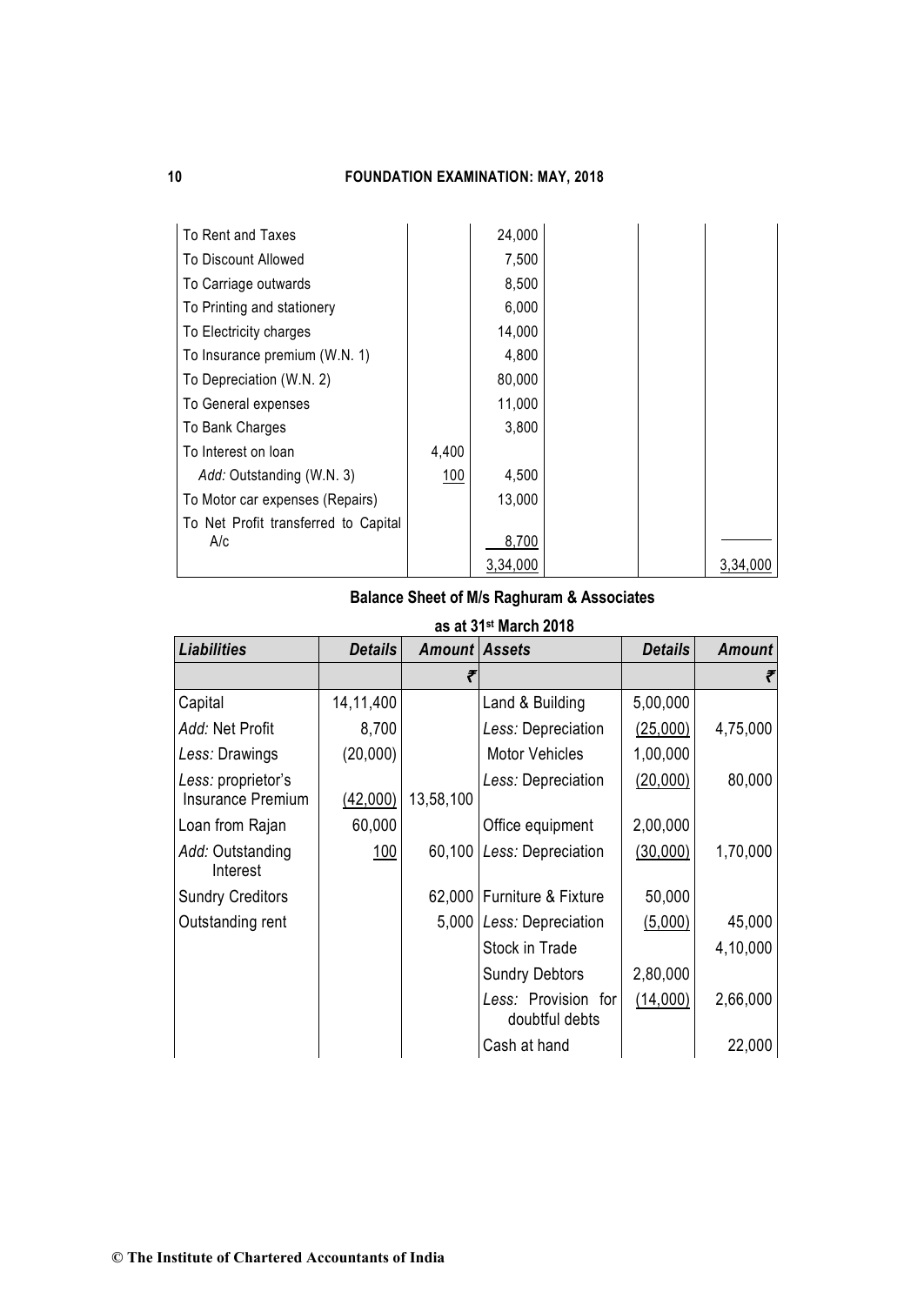# **PAPER – 1 : PRINCIPLES AND PRACTICE OF ACCOUNTING 11**

|              |                                             | Cash in bank<br>Prepaid<br>insurance | 16,000    |
|--------------|---------------------------------------------|--------------------------------------|-----------|
|              |                                             | (W.N. 1)                             | 1,200     |
|              | 14,85,200                                   |                                      | 14,85,200 |
|              | <b>Working Notes:</b>                       |                                      |           |
| (1)          | Insurance premium                           | ₹                                    |           |
|              | Insurance premium as given in trial balance | 48,000                               |           |
|              | Less: Personal premium                      | (42,000)                             |           |
|              | Less: Prepaid for 3 months                  |                                      |           |
|              | $\left(\frac{6,000}{15} \times 3\right)$    | (1,200)                              |           |
|              | Transfer to Profit and Loss A/c             | 4,800                                |           |
| (2)          | <b>Depreciation</b>                         |                                      |           |
|              | Building @ 5% on 5,00,000                   | 25,000                               |           |
|              | Motor Vehicles @ 20% on 1,00,000            | 20,000                               |           |
|              | Furniture & Fittings @ 10% on 50,000        | 5,000                                |           |
|              | Office Equipment @ 15% on 2,00,000          | 30,000                               |           |
|              | Total                                       | 80,000                               |           |
| (3)          | <b>Interest on Loan</b>                     |                                      |           |
|              | Interest on Loan ₹ 60,000 X 10% X 9/12      | 4,500<br>Ξ                           |           |
|              | Less: interest as per Trial Balance         | (4, 400)                             |           |
|              | Amount (Outstanding)                        | 100                                  |           |
| $\mathbf{A}$ | Duaista an faoilead dalcha                  |                                      |           |

**(4) Provision for bad debts A/c**

| <b>Particulars</b>                                                 | Amount<br>(₹)    | <b>Particulars</b>           | <b>Amount</b><br>(ৰ) |
|--------------------------------------------------------------------|------------------|------------------------------|----------------------|
| To bad debts a/c<br>To balance c/d<br>$(5\% \text{ of } 2,80,000)$ | 12,200<br>14,000 | By balance b/d<br>By P&L A/c | 10,000<br>16,200     |
|                                                                    | 26,200           |                              | 26,200               |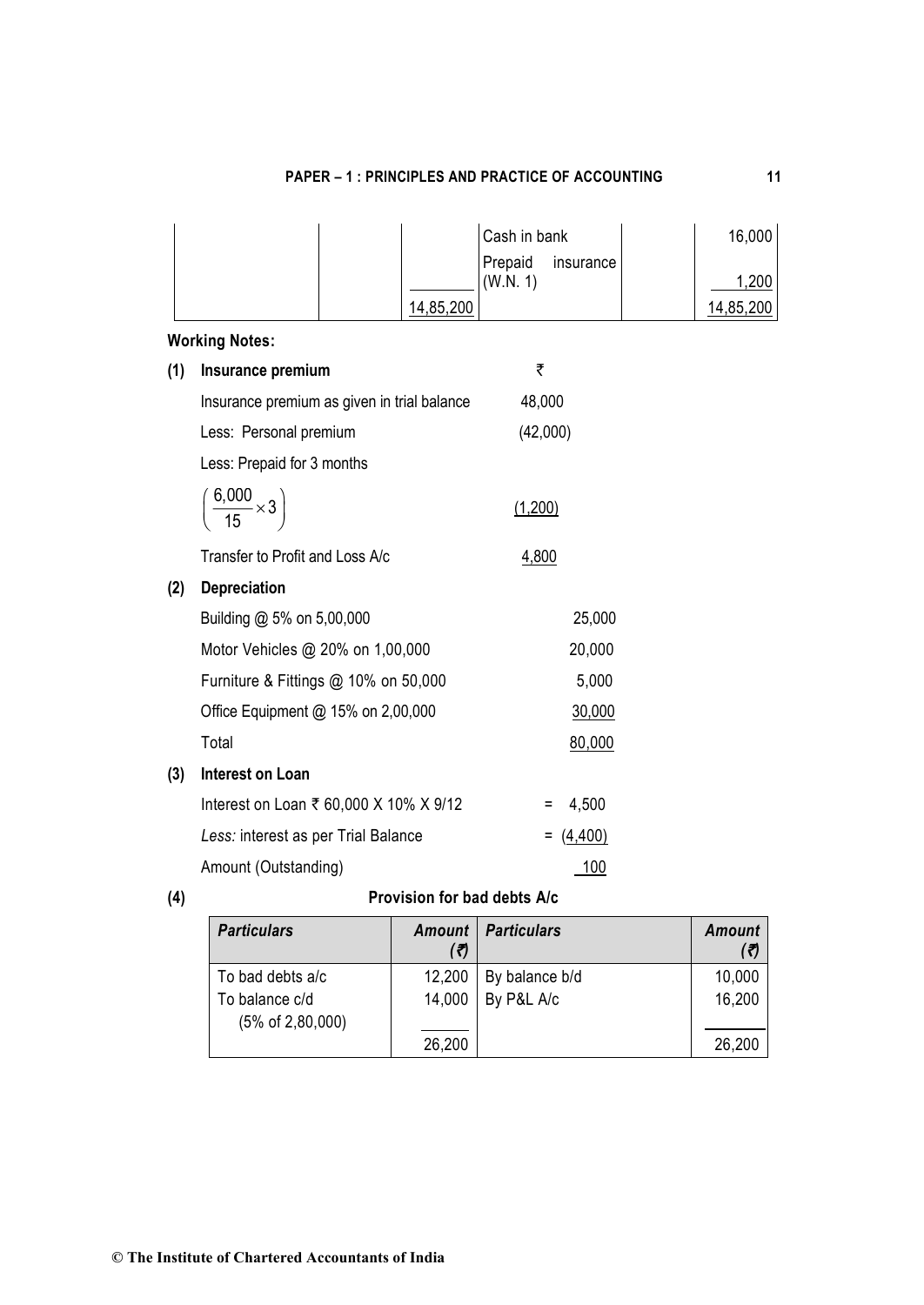## **Question 4**

- *(a)* Piyush Limited is a company with an authorized share capital of  $\bar{\tau}$  2,00,00,000 in equity shares of  $\bar{\tau}$  10 each, of which 15,00,000 shares had been issued and fully paid on *30th June, 2017. The company proposed to make a further issue of 1,30,000 shares of*  ` *10 each at a price of* ` *12 each, the arrangements for payment being:* 
	- *(i)* ` *2 per share payable on application, to be received by 1st July, 2017;*
	- *(ii) Allotment to be made on 10th July, 2017 and a further* ` *5 per share (including the premium) to be payable;*
	- *(iii) The final call for the balance to be made, and the money received by 30th April, 2018.*

*Applications were received for 4,20,000 shares and were dealt with as follows:* 

- *(1) Applicants for 20,000 shares received allotment in full;*
- *(2) Applicants for 1,00,000 shares received an allotment of one share for every two applied for; no money was returned to these applicants, the surplus on application being used to reduce the amount due on allotment;*
- *(3) Applicants for 3,00,000 shares received an allotment of one share for every five shares applied for; the money due on allotment was retained by the company, the excess being returned to the applicants; and*
- *(4) The money due on final call was received on the due date.*

*You are required to record these transactions (including cash items) in the journal of Piyush limited. (10 Marks)*

*(b) A, B and C are partners sharing profits in the ratio of 3:2:1. Their Balance Sheet as at 31st March, 2018 stood as:*

| <b>Liabilities</b>      |          |           | <b>Assets</b>                         |          |           |
|-------------------------|----------|-----------|---------------------------------------|----------|-----------|
| Capital Accounts        |          |           | <b>Building</b>                       |          | 10,00,000 |
| А                       | 8,00,000 |           | Furniture                             |          | 2,40,000  |
| В                       | 4,20,000 |           | Office equipments                     |          | 2,80,000  |
| C                       | 4,00,000 | 16,20,000 | <b>Stock</b>                          |          | 2,50,000  |
| <b>Sundry Creditors</b> |          | 3,70,000  | Sundry debtors                        | 3,00,000 |           |
| <b>General Reserves</b> |          | 3,60,000  | Less: Provision for<br>Doubtful debts | 30,000   | 2,70,000  |
|                         |          |           | Joint life policy                     |          | 1,60,000  |
|                         |          |           | Cash at Bank                          |          | 1,50,000  |
|                         |          | 23,50,000 |                                       |          | 23,50,000 |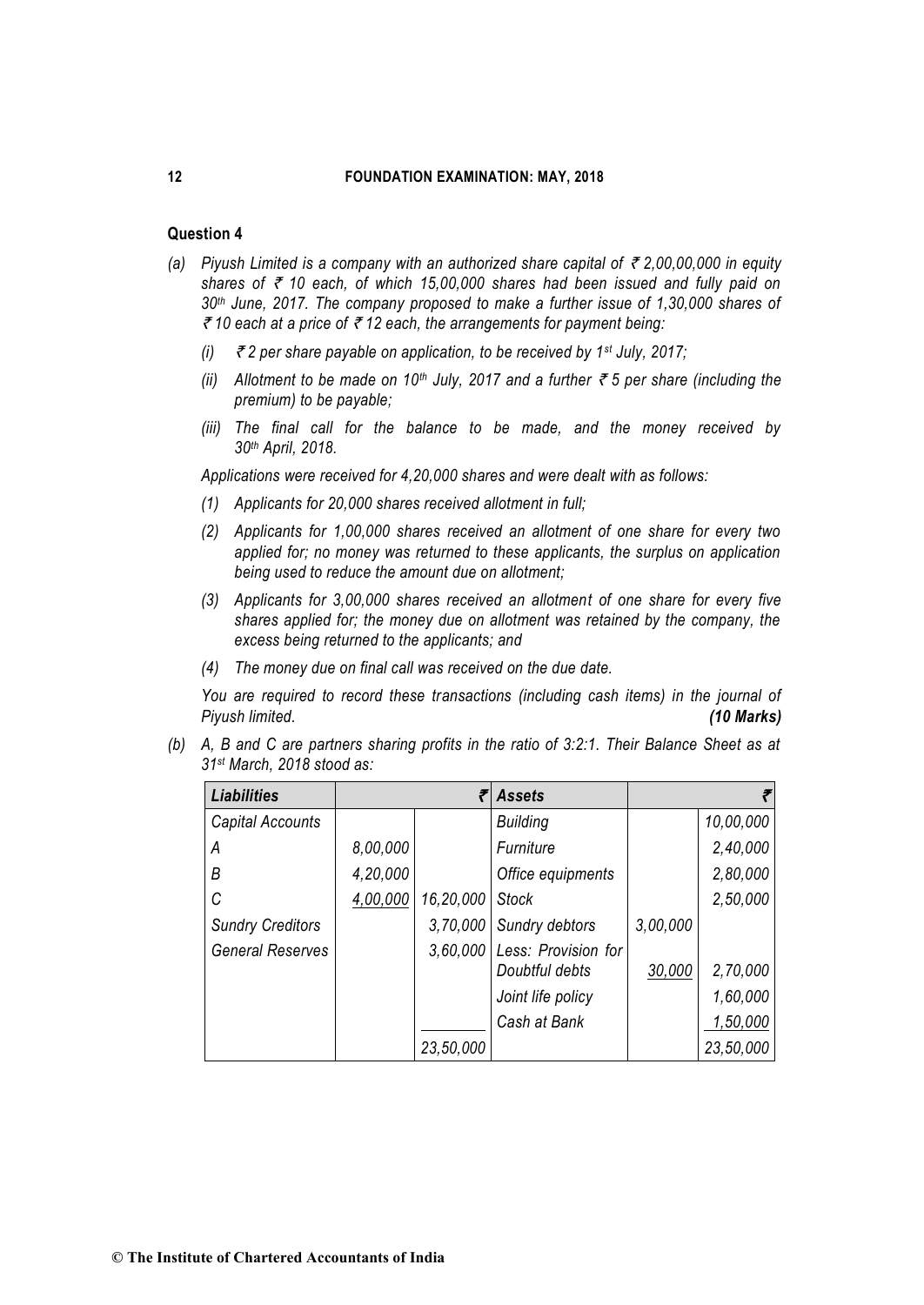*B retired on 1st April, 2018 subject to the following conditions:* 

- *(i)* Office Equipments revalued at ₹3,27,000.
- *(ii)* Building revalued at  $\bar{\tau}$  15,00,000. Furniture is written down by  $\bar{\tau}$  40,000 and Stock is *reduced to Rs,2,00,000 .*
- *(iii) Provision for Doubtful Debts is to be created @ 5% on Debtors.*
- *(iv) Joint Life Policy will appear in the Balance Sheet at surrender value after B's retirement. The surrender value is ₹1,50,000*
- *(v) Goodwill was to be valued at 3 years purchase of average 4 years profit which were:*

| Year |          |
|------|----------|
| 2014 | 90,000   |
| 2015 | 1,40,000 |
| 2016 | 1,20,000 |
| 2017 | 1,30,000 |

*(vi) Amount due to B is to be transferred to his Loan Account.* 

*Prepare the Revaluation Account, Partners' Capital Accounts and the Balance Sheet immediately after B's retirement. (10 Marks)*

## **Answer**

#### **(a) Journal of Piyush Limited**

| <b>Date</b> |                                                                                                                                 |     | Dr.      | Cr.      |
|-------------|---------------------------------------------------------------------------------------------------------------------------------|-----|----------|----------|
| 2017        | <b>Particulars</b>                                                                                                              |     | ₹        | ₹        |
| July 1      | Bank A/c (Note 1 - Column 3)                                                                                                    | Dr. | 8,40,000 |          |
|             | To Equity Share Application A/c                                                                                                 |     |          | 8,40,000 |
|             | (Being application money received<br>on<br>4,20,000 shares $@ \bar{\tau} 2$ per share)                                          |     |          |          |
| July 10     | Equity Share Application A/c                                                                                                    | Dr. | 8,40,000 |          |
|             | To Equity Share Capital A/c                                                                                                     |     |          | 2,60,000 |
|             | To Equity Share Allotment A/c                                                                                                   |     |          |          |
|             | (Note 1 - Column 5)                                                                                                             |     |          | 4,00,000 |
|             | To Bank A/c (Note 1-Column 6)                                                                                                   |     |          | 1,80,000 |
|             | (Being application money on 1,30,000<br>shares transferred to Equity Share Capital<br>Account; on 2,00,000 shares adjusted with |     |          |          |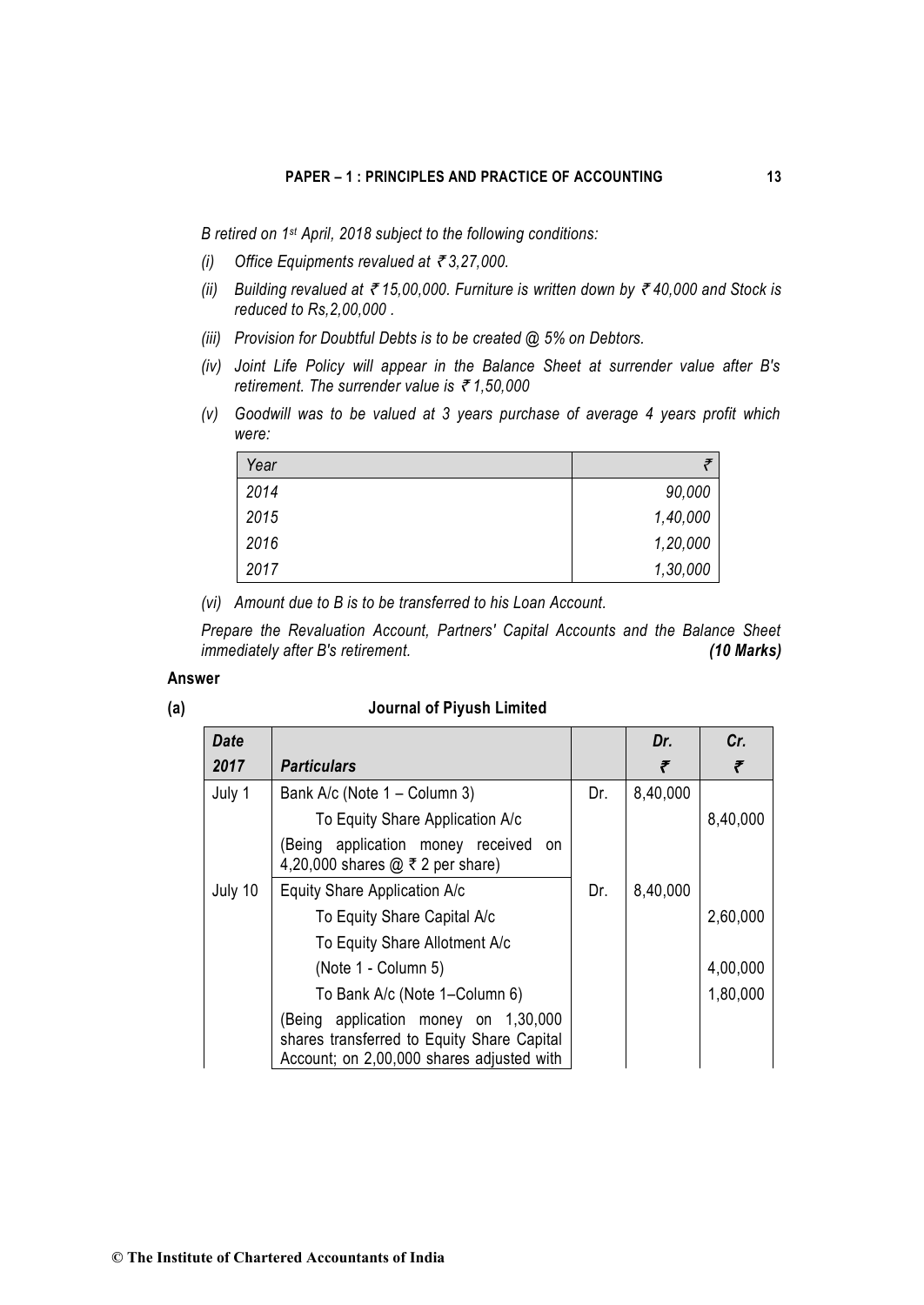|          | allotment and on 90,000 shares refunded<br>as per Board's Resolution Nodated)                                                                     |     |          |          |
|----------|---------------------------------------------------------------------------------------------------------------------------------------------------|-----|----------|----------|
|          | Equity Share Allotment A/c                                                                                                                        | Dr. | 6,50,000 |          |
|          | To Equity Share Capital A/c                                                                                                                       |     |          | 3,90,000 |
|          | To Securities Premium a/c                                                                                                                         |     |          | 2,60,000 |
|          | Being allotment money due on 1,30,000<br>shares $\omega \bar{\tau}$ 5 each including premium at<br>₹ 2 each as per Board's Resolution<br>Nodated) |     |          |          |
|          | Bank A/c (Note 1 – Column 8)                                                                                                                      | Dr. | 2,50,000 |          |
|          | To Equity Share Allotment A/c                                                                                                                     |     |          | 2,50,000 |
|          | (Being balance allotment money received)                                                                                                          |     |          |          |
|          | Equity Share Final Call A/c                                                                                                                       | Dr. | 6,50,000 |          |
|          | To Equity Share Capital A/c                                                                                                                       |     |          | 6,50,000 |
|          | (Being final call money due on 1,30,000<br>shares $@ \bar{\tau} 5$ per share as per Board's                                                       |     |          |          |
|          | Resolution Nodated)                                                                                                                               |     |          |          |
| April 30 | Bank A/c                                                                                                                                          | Dr. | 6,50,000 |          |
|          | To Equity Share Final Call A/c                                                                                                                    |     |          | 6,50,000 |
|          | (Being final call money on 1,30,000 shares                                                                                                        |     |          |          |
|          | $@ \; \bar{\mathcal{C}} \;$ 5 each received)                                                                                                      |     |          |          |

# **Working Note:**

**Calculation for Adjustment and Refund**

| Category     | No. of<br><b>Shares</b><br>Applied<br>for | No. of<br><b>Shares</b><br>Allotted | Amount<br>Received on<br>Application<br>(1x ₹ 2) | Amount<br>Required on<br>Application<br>$(2 \times ₹ 2)$ | Amount<br>adjusted<br>on<br>Allotment | Refund<br>$[3-4-5]$ | Amount<br>due on<br>Allotment | Amount<br>received<br>on<br><b>Allotment</b> |
|--------------|-------------------------------------------|-------------------------------------|--------------------------------------------------|----------------------------------------------------------|---------------------------------------|---------------------|-------------------------------|----------------------------------------------|
|              | (1)                                       | (2)                                 | (3)                                              | (4)                                                      | (5)                                   | (6)                 | (7)                           | (8)                                          |
| (i)          | 20,000                                    | 20,000                              | 40,000                                           | 40,000                                                   | Nil                                   | Nil                 | 1,00,000                      | 1,00,000                                     |
| (i)          | 1,00,000                                  | 50,000                              | 2,00,000                                         | 1,00,000                                                 | 1,00,000                              | Nil                 | 2,50,000                      | 1,50,000                                     |
| (iii)        | 3,00,000                                  | 60,000                              | 6,00,000                                         | 1,20,000                                                 | 3,00,000                              | 1,80,000            | 3,00,000                      | Nil                                          |
| <b>TOTAL</b> | 4,20,000                                  | 1,30,000                            | 8,40,000                                         | 2,60,000                                                 | 4,00,000                              | 1,80,000            | 6,50,000                      | 2,50,000                                     |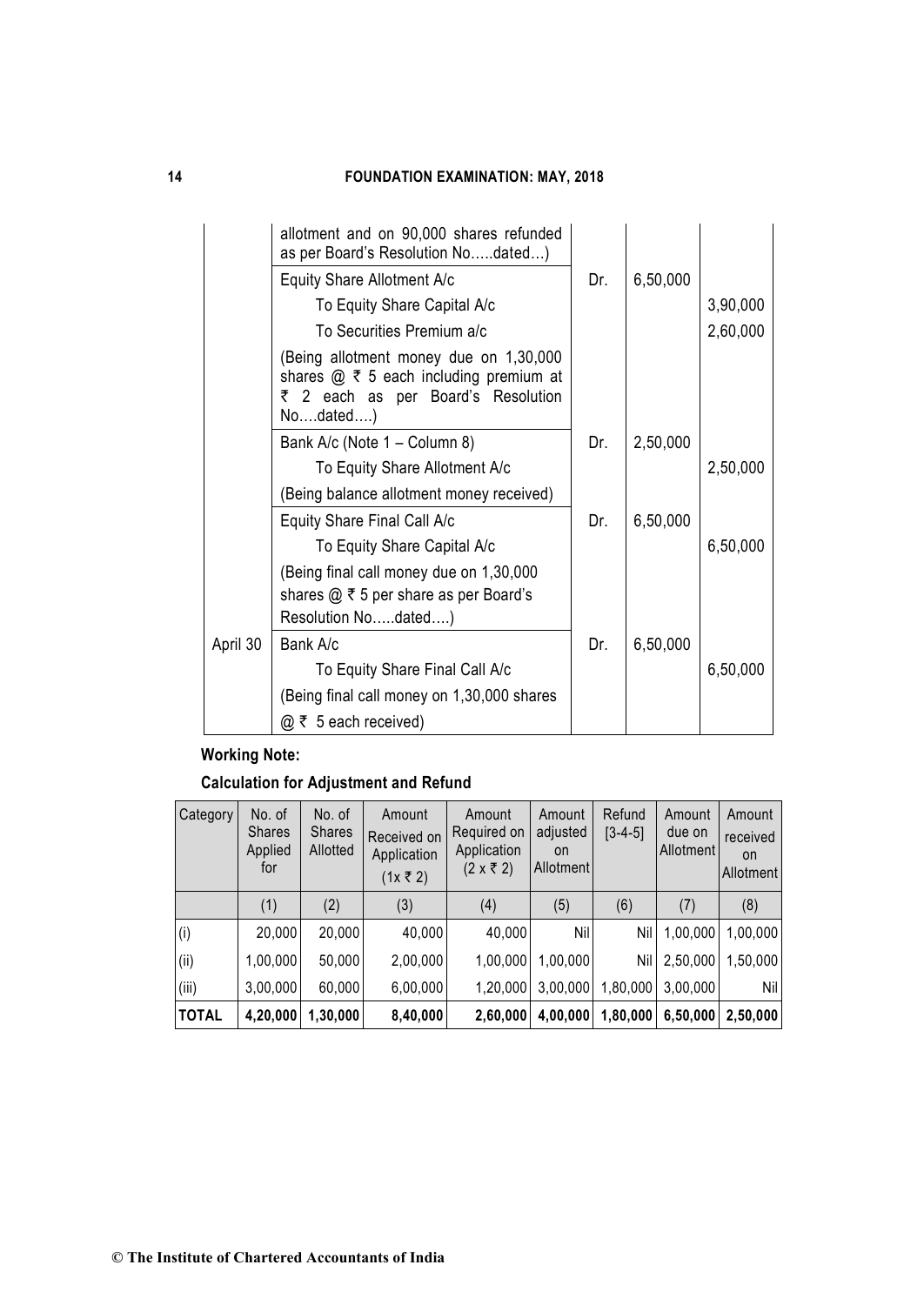| ٩            |
|--------------|
| I<br>I<br>۰. |

# **(b) Revaluation Account**

|                            | ₹        |                         |          |
|----------------------------|----------|-------------------------|----------|
| To Furniture A/c           | 40,000   | By Office equipment A/c | 47,000   |
| To Stock A/c               | 50,000   | By Building A/c         | 5,00,000 |
| To Joint life policy       | 10,000   | By Provision for        |          |
| To Partners' capital A/cs: |          | doubtful debts          | 15,000   |
| 2,31,000<br>A              |          |                         |          |
| B<br>1,54,000              |          |                         |          |
| C<br>77,000                | 4,62,000 |                         |          |
|                            | 5,62,000 |                         | 5.62.000 |

# **Partners' Capital Accounts**

|                             | A         | B        | C        |                              | A         | B        | C        |
|-----------------------------|-----------|----------|----------|------------------------------|-----------|----------|----------|
|                             |           |          |          |                              |           |          |          |
| B's<br>To<br>capital<br>A/c | 90,000    |          | 30,000   | By Balance b/d               | 8,00,000  | 4,20,000 | 4,00,000 |
| B's<br>To<br>loan A/c       |           | 8,14,000 |          | By<br>General<br>Reserve     | 1,80,000  | 1,20,000 | 60,000   |
| To<br>Balance<br>c/d        | 11,21,000 |          | 5,07,000 | revaluation<br>By<br>reserve | 2,31,000  | 1,54,000 | 77,000   |
|                             |           |          |          | A's<br>capital<br>By<br>A/c  |           | 90,000   |          |
|                             |           |          |          | C's<br>By<br>capital<br>A/c  |           | 30,000   |          |
|                             | 12,11,000 | 8,14,000 | 5,37,000 |                              | 12,11,000 | 8,14,000 | 5,37,000 |

# **Balance Sheet as on 1.4.2018 (After B's retirement)**

| <b>Liabilities</b> |           |                | <b>Assets</b>                |          |           |
|--------------------|-----------|----------------|------------------------------|----------|-----------|
| Capital accounts:  |           |                | <b>Building</b>              |          | 15,00,000 |
| Α                  | 11,21,000 |                | Furniture                    |          | 2,00,000  |
| C                  | 5,07,000  |                | 16,28,000   Office equipment |          | 3,27,000  |
| B's loan account   |           | 8,14,000 Stock |                              |          | 2,00,000  |
| Sundry creditors   |           |                | 3,70,000 Sundry debtors      | 3,00,000 |           |
|                    |           |                | Less: Provision for          |          |           |
|                    |           |                | doubtful debts               | (15,000) | 2,85,000  |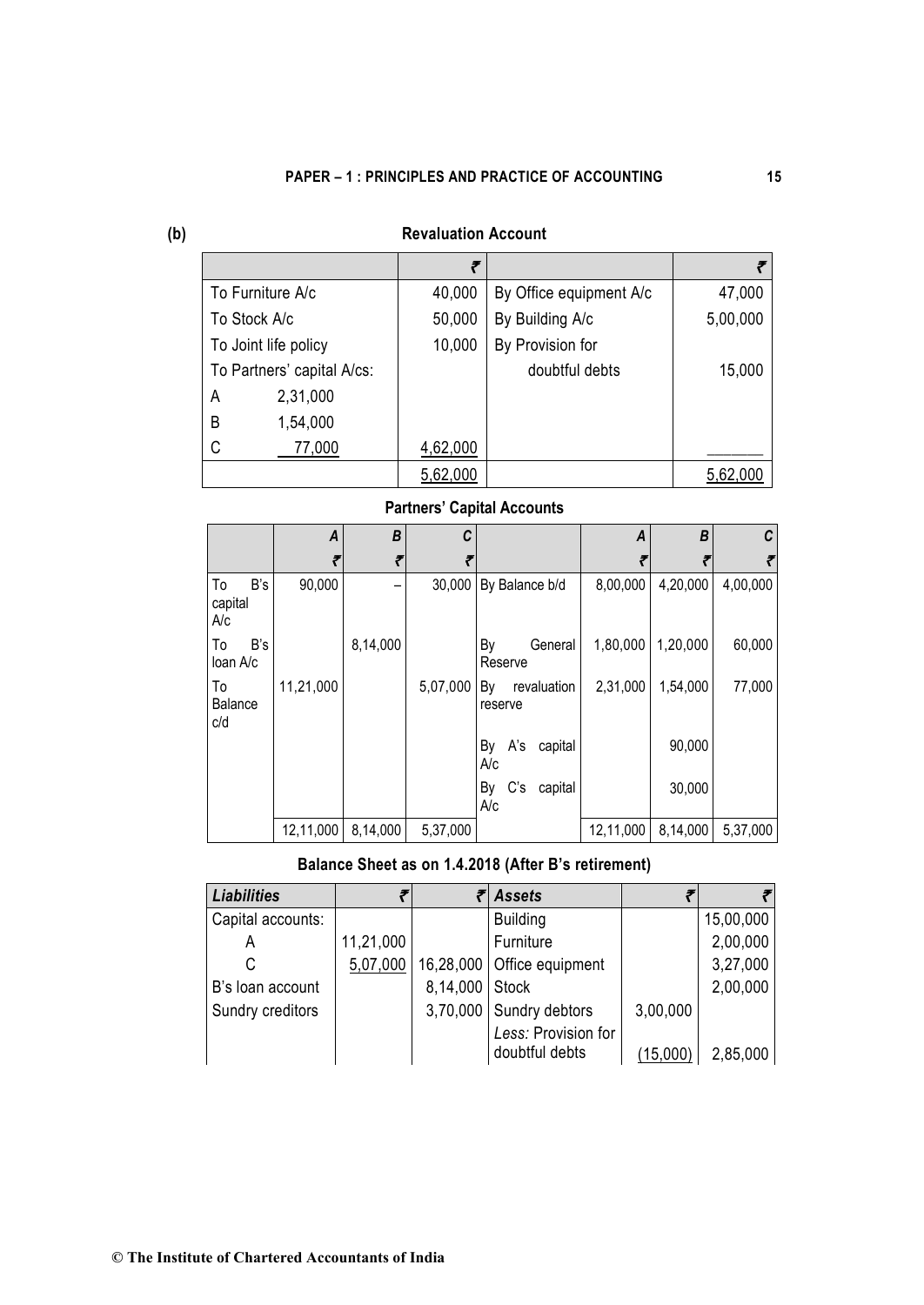|           | <b>JLP</b>   | 1,50,000  |
|-----------|--------------|-----------|
|           | Cash at bank | 1,50,000  |
| 28,12,000 |              | 28,12,000 |

**Working Notes:**

**Calculation of goodwill:**

- 1. **Average of last 4 year's profit** 
	- $= (90,000+1,40,000+1,20,000+1,30,000)/4$

 $=$  ₹ 1,20,000

# 2. **Goodwill at three years' purchase**

 $\overline{\tau}$  1,20,000 x 3 =  $\overline{\tau}$  3,60,000

## **Goodwill adjustment**

|   | Share of goodwill<br>(Old ratio) | Share of goodwill<br>(New ratio) | <b>Adjustment</b> |
|---|----------------------------------|----------------------------------|-------------------|
|   | 1,80,000                         | 2,70,000                         | $90,000$ (Dr.)    |
| B | 1,20,000                         | $\overline{\phantom{0}}$         | $1,20,000$ (Cr.)  |
|   | 60,000                           | 90,000                           | 30,000 (Dr.)      |

# **Question 5**

*(a) You are provided with the following details:* 

| Current ratio                         | 2.5          |
|---------------------------------------|--------------|
| Liquidity ratio                       | 1.5          |
| <b>Net Working Capital</b>            | ₹ $3,00,000$ |
| Stock Turnover Ratio                  | 6 times      |
| <b>Ratio of Gross Profit on Sales</b> | 20%          |
| Turnover to Fixed assets (net)        | 2 times      |
| Average debt collection period        | 2 months     |
| <b>Fixed Assets to net worth</b>      | 0.8          |
| Reserve and Surplus to Capital        | 0.5          |

*Draw up the Balance Sheet as at 31st March, 2018 of Zoom Ltd. with appropriate figures:*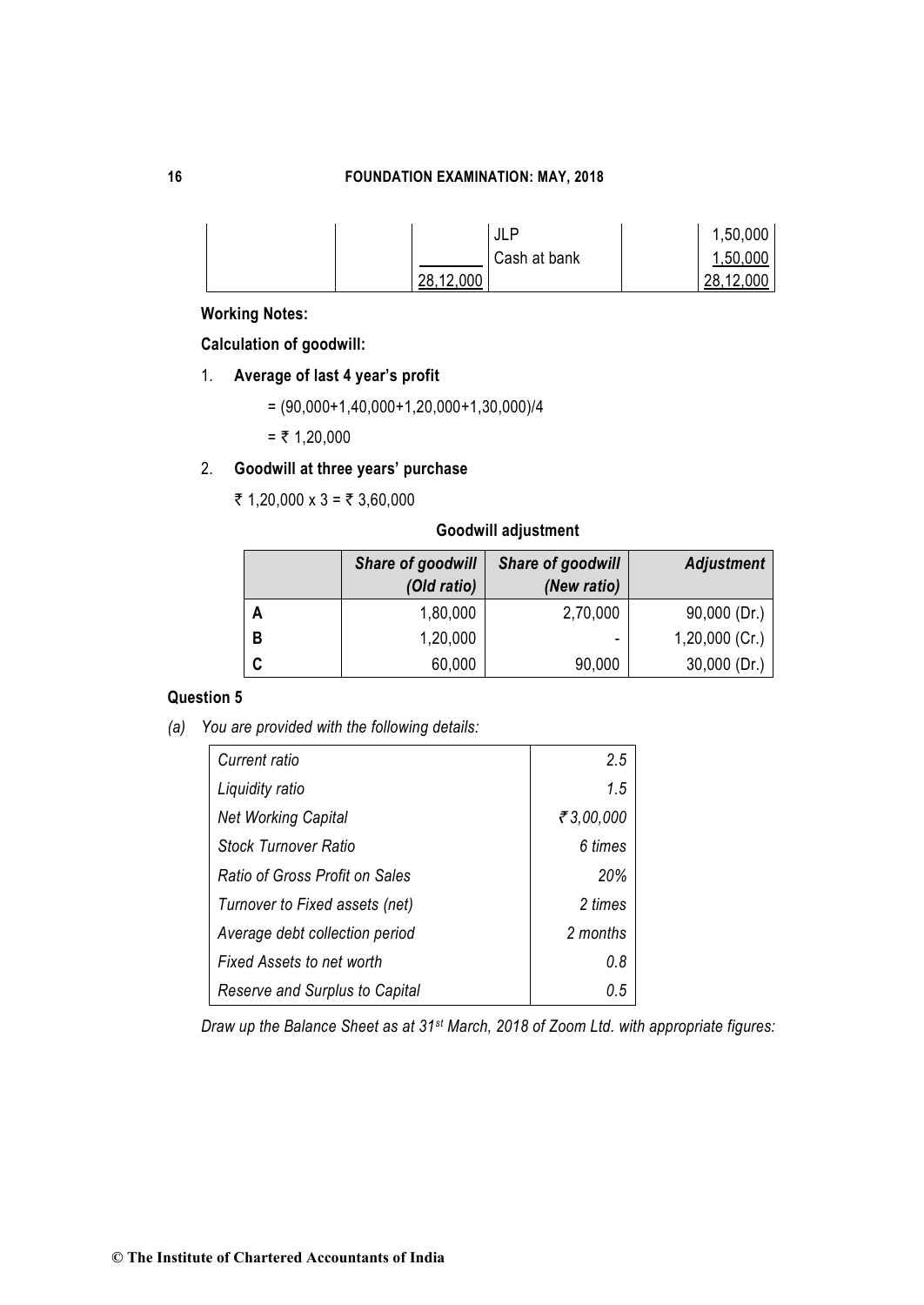# *Zoom Ltd.*

# *Balance Sheet as at 31st March, 2018*

| Liabilities                 |           | Assets              |        |
|-----------------------------|-----------|---------------------|--------|
| <b>Share Capital</b>        |           | <b>Fixed Assets</b> | ∩      |
| <b>Reserves and Surplus</b> | 2         | <b>Stock</b>        | 2      |
| Long-Term Borrowings        | 1,50,000  | Debtors             | 2      |
| <b>Current Liabilities</b>  |           | Bank                | 50,000 |
| Total                       | 11,00,000 |                     |        |

# *(10 Marks)*

*(b) Calculate the Trade Receivables Turnover Ratio, the average collection period and Gross Profit Ratio from the following information:* 

| <b>Particulars</b>                 |                                      |
|------------------------------------|--------------------------------------|
| Total revenue from operations      | 6,00,000                             |
| Cash revenue from operations       | 25% if Total revenue from operations |
| Trade Receivables as at 01.04.2017 | 60,000                               |
| Trade Receivables as at 31.03.2018 | 1,40,000                             |
| Cost of Revenue from Operations    | 4,20,000                             |

# *(10 Marks)*

## **Answer**

# **(a) Balance Sheet of Zoom Ltd. as at 31.3.2018**

| <b>Capital and Liabilities</b> |           | <b>Assets</b>       |           |
|--------------------------------|-----------|---------------------|-----------|
| Share Capital                  | 5,00,000  | <b>Fixed assets</b> | 6,00,000  |
| Reserves & Surplus             | 2,50,000  | <b>Stock</b>        | 2,00,000  |
| Long term borrowings           | 1,50,000  | <b>Debtors</b>      | 2,50,000  |
| <b>Current liabilities</b>     | 2,00,000  | <b>Bank</b>         | 50,000    |
|                                | 11,00,000 |                     | 11,00,000 |

# **Working Notes:**

| <b>Assume Current Liabilities</b>        | 1 0        |
|------------------------------------------|------------|
| <b>Current Assets are</b>                | 2.5        |
| Therefore, Difference or working capital | 1.5        |
| Given, Working Capital                   | ₹ 3,00,000 |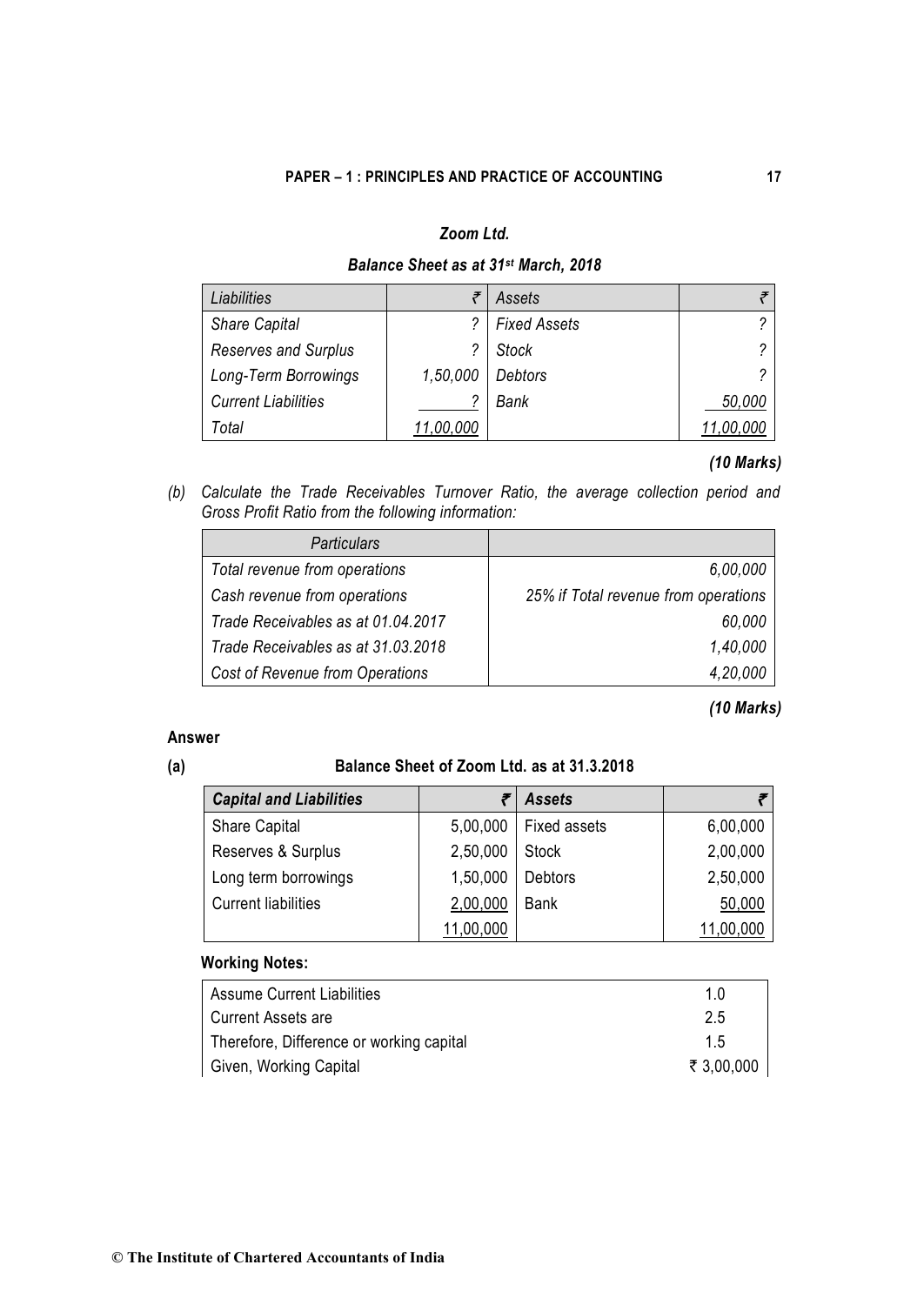| Current Assets = ₹ 3,00,000 x 2.5/1.5 =                     | ₹ 5,00,000  |
|-------------------------------------------------------------|-------------|
| Current Liabilities =                                       | ₹ 2,00,000  |
| Given, Liquidity Ratio =                                    | 1.5         |
| Liquid Assets ₹ 2,00,000 x 1.5 =                            | ₹ 3,00,000  |
| Therefore, Stock = (Current Assets - Liquid Assets) =       |             |
| ₹ 5,00,000 - ₹ 3,00,000                                     |             |
| Stock = ₹ 2,00,000                                          |             |
| Cost of Sales (as stock turnover is 6) = ₹ 2,00,000 x 6 =   | ₹ 12,00,000 |
| Sales (G.P. ratio 20%) = ₹ 12,00,000 + [20/80) x 12,00,000] |             |
| Sales = $15,00,000*$                                        |             |
| Fixed Assets = ₹ 12,00,000 / 2 = ₹ 6,00,000                 |             |
| Debtors = ₹ 15,00,000/6 = ₹ 2,50,000**                      |             |
| Net worth = ₹ 6,00,000 x 1/ 0.8 = ₹ 7,50,000                |             |
| Reserve and Surplus, $1/3^{rd}$ of net worth = ₹ 2,50,000   |             |
| Share Capital = ₹ 7,50,000 - ₹ 2,50,000 = ₹ 5,00,000        |             |

**\****Alternatively, candidates may use fixed assets turnover ratio for computation of sales. \*\*The balance of Debtors can be calculated as balancing figure in the balance sheet.*

# **(b) Trade Receivables Turnover Ratio = Net Credit Sales/ Average Trade receivables**

Trade Receivables Turnover Ratio =  $\bar{z}$  4,50,000/ ₹ 1,00,000

= 4.5 times.

## **Average collection period**

 $=$   $\frac{\text{Average accounts receivedble}}{}$ 

Average daily credit sale

Average daily credit sales =  $4,50,000/360 == 1,250$ 

 $= 1,00,000/1,250$ 

 $= 80$  days

Therefore, on an average, debtors take 80 days to pay.

*\* 360 days considered.* 

## **Gross Profit Ratio**

= Gross Profit/Sales x 100

 $= (6, 00,000 - 4, 20,000) / 6, 00,000 \times 100 = 30\%$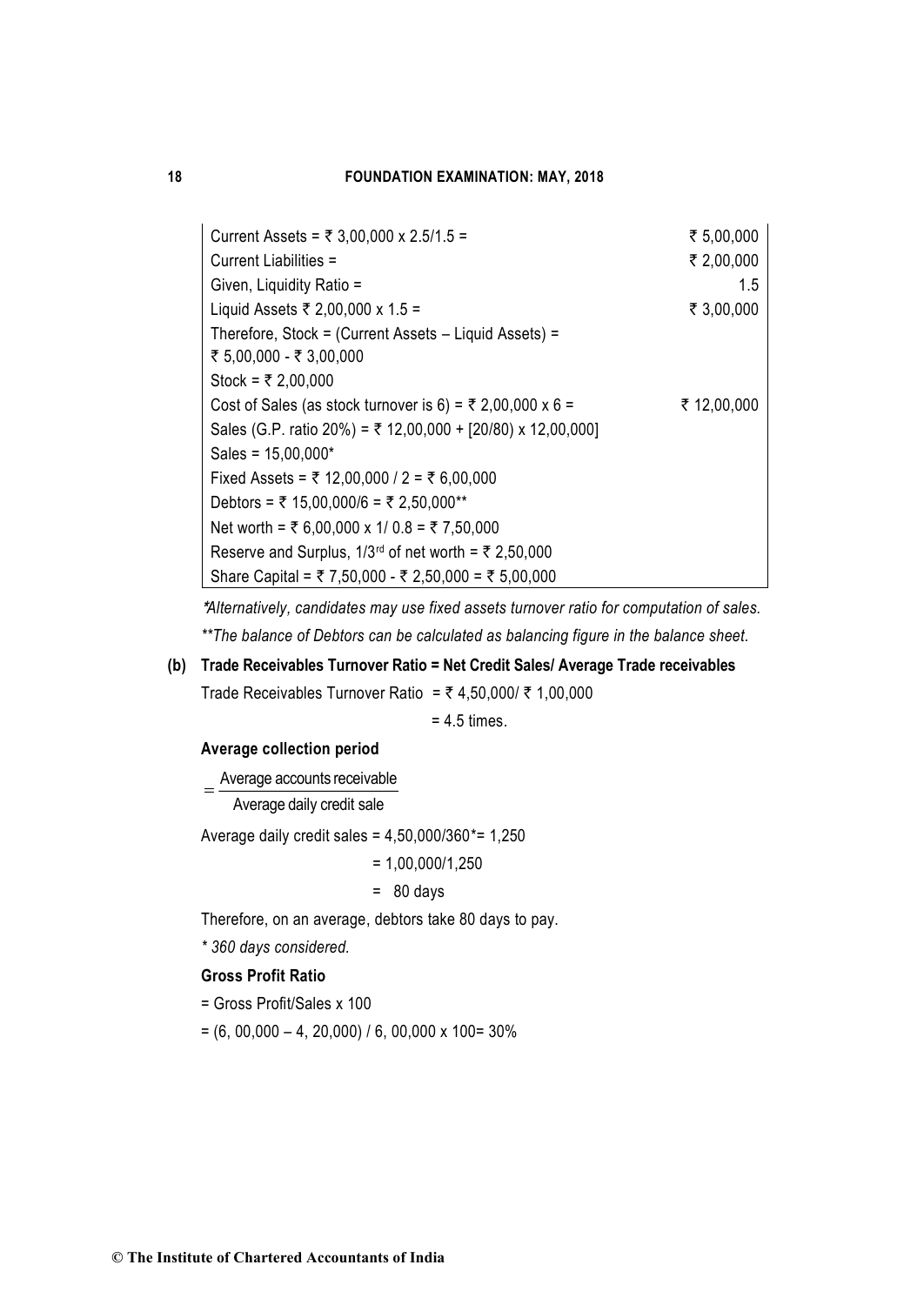## **Working notes:**

1. **Credit sales= Total sales – Cash sales**

Cash Sales = 25% of ₹ 6,00,000 = ₹1,50,000 Credit Sales =  $\overline{5}$  6,00,000 –  $\overline{5}$  1,50,000 =  $\overline{5}$  4,50,000

2. **Average Trade Receivables** = (Opening Trade Receivables + Closing Trade Receivables)/ 2

$$
= ( ₹ 60,000 + ₹ 1,40,000) / 2
$$
  
= ₹ 1,00,000

### **Question 6**

- *(a) The Bank Pass Book of Account No.5678 of Mrs. Rani showed an overdraft of* ` *33,575 on 31st March 2018. On going through the Pass Book, the accountant found the following:*
	- *(i) A Cheque of Rs,1,080 credited in the pass book on 28th March 2018 being dishonoured is debited again in the pass book on 1st April 2018. There was no entry in the cash book about the dishonour of the cheque until 15th April 2018.*
	- *(ii)* Bankers had credited her account with  $\bar{\tau}$  2,800 for interest collected by them on her *behalf, but the same has not been entered in her cash book.*
	- *(iii) Out of* ` *20,500 paid in by Mrs. Rani in cash and by cheques on 31st March 2018 cheques amounting to* ` *7,500 were collected on 7th April, 2018.*
	- *(iv) Out of Cheques amounting to* ` *7,800 drawn by her on 27th March, 2018 a cheque for* ` *2,500 was encashed on 3rd April, 2018.*
	- *(v)* Bankers seems to have given here wrong credit for  $\bar{\tau}$  500 paid in by her in Account *No. 8765 and a wrong debit in respect of a cheque for ₹ 300 against her account No.8765.*
	- *(vi)* A cheque for ₹ 1,000 entered in Cash Book but omitted to be banked on *31st March, 2018.*
	- *(vii)* A Bill Receivable for ₹5,200 previously dishonoured (Discount ₹200) with the Bank *had been dishounoured but advice was received on 1st April, 2018.*
	- *(viii)* A Bill for ₹10,000 was retired /paid by the bank under a rebate of ₹175 but the full *amount of the bill was credited in the bank column of the Cash Book.*
	- *(ix)* A Cheque for ₹2,400 deposited into bank but omitted to be recorded in Cash Book *and was collected by the bank on 31st March, 2018.*

*Prepare Bank Reconciliation Statement as on 31st March, 2018. (10 Marks)*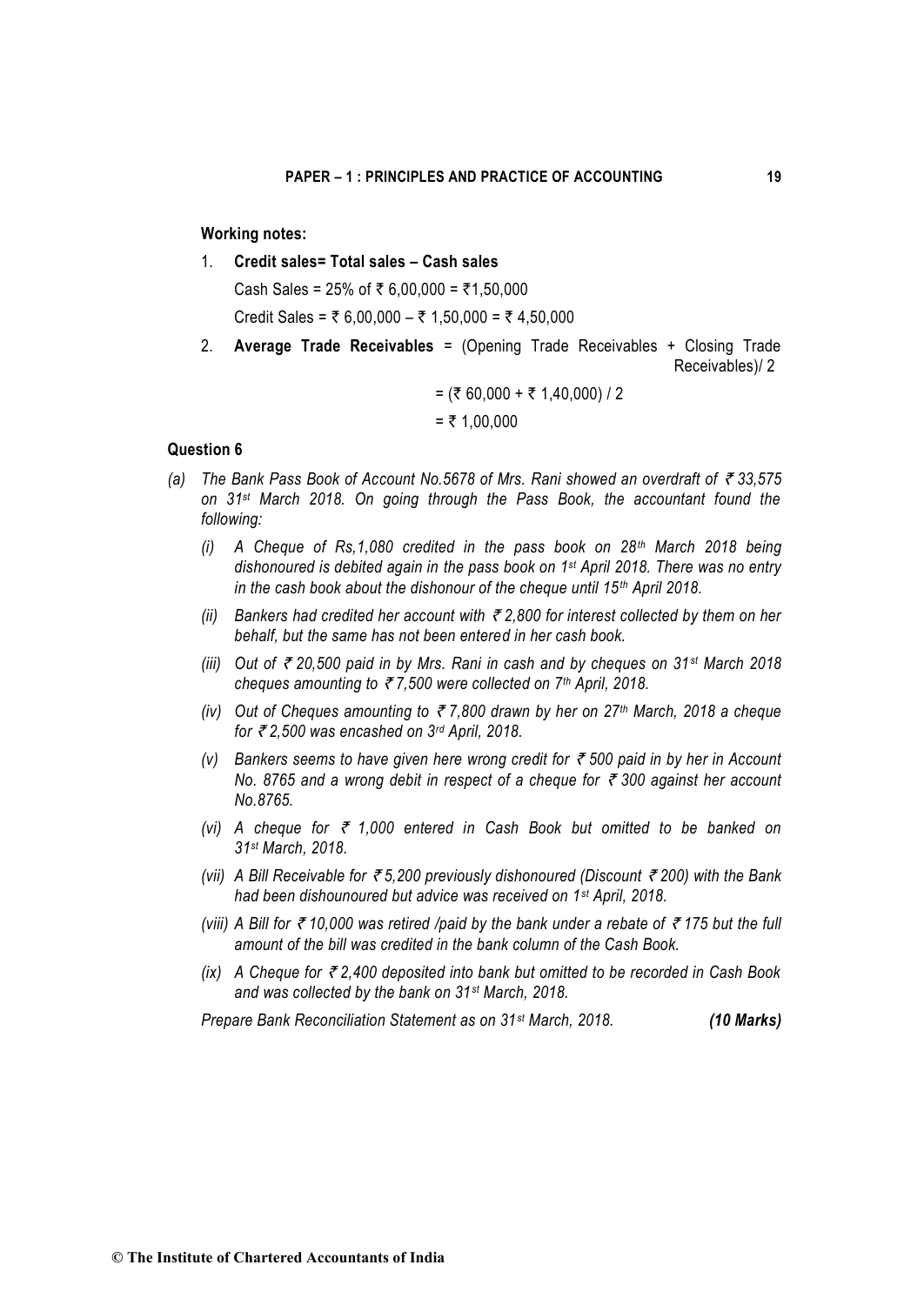- *(b) Miss Daisy was unable to agree the Trial Balance last year and wrote off the difference to the profit and loss account of that year. On verifying the old books by a Chartered Accountant next year, the following mistakes were found.*
	- *(i)* Purchase account was undercast by  $\bar{\tau}$ 8,000.
	- *(ii) Sale of goods to Mr. Rahim for* ` *2,500 was omitted to be recorded.*
	- *(iii) Receipt of cash from Mr. Asok was posted to the account of Mr. Anbu* ` *1,200.*
	- *(iv)* Amount of  $\bar{\tau}$  4,167 of sales was wrongly posted as  $\bar{\tau}$  4,617.
	- *(v) Repairs to Machinery was debited to Machinery Account* ` *1,800.*
	- *(vi) A credit purchase of goods from Mr. Paul for ₹3,000 entered as sale.*

*Suggest the necessary rectification entries. (10 Marks)*

## **Answer**

## **(a) Bank Reconciliation Statement**

|  |  |  | as on 31 <sup>st</sup> March, 2018 |  |
|--|--|--|------------------------------------|--|
|--|--|--|------------------------------------|--|

| <b>Particulars</b>                                                                                            |         |
|---------------------------------------------------------------------------------------------------------------|---------|
| Bank balance (Debit i.e. overdraft) as per Bank Pass book                                                     | 33,575  |
| No adjustment required as there would be no difference on<br>(i)<br>31.3.18                                   |         |
| Add: No entry in Cash book for interest collection by Bank<br>(ii)                                            | 2,800   |
| (iii)<br>Less: Amount debited in cash book for pending cheques in<br>collection but not credited in Pass Book | (7,500) |
| Add: Cheque credited in cash book but not debited in pass book<br>(iv)                                        | 2,500   |
| Add: Reversal of wrong Credit<br>(v)                                                                          | 500     |
| Less: Reversal of wrong debit                                                                                 | (300)   |
| Less: Cheque of $\bar{\tau}$ 1,0000 entered in cash book but omitted to be<br>(vi)<br>banked                  | (1,000) |
| (vii) Less: Discounted dishonored but no entry in Cash book                                                   | (5,200) |
| (viii) Add: Rebate on bill retired not entered in cash book                                                   | 175     |
| (viii) Add: Cheques deposited in bank not yet recorded in cash book                                           | 2,400   |
| Balance (Cr. i.e. overdraft) as per Cash book                                                                 | 27,950  |

**Note:** A cheque of ₹ 1,080 credited in Pass Book on 28<sup>th</sup> March, 2018 and later debited in Pass Book on 1<sup>st</sup> April, 2018 has no effect on Bank Reconciliation statement as at 31<sup>st</sup> March, 2018.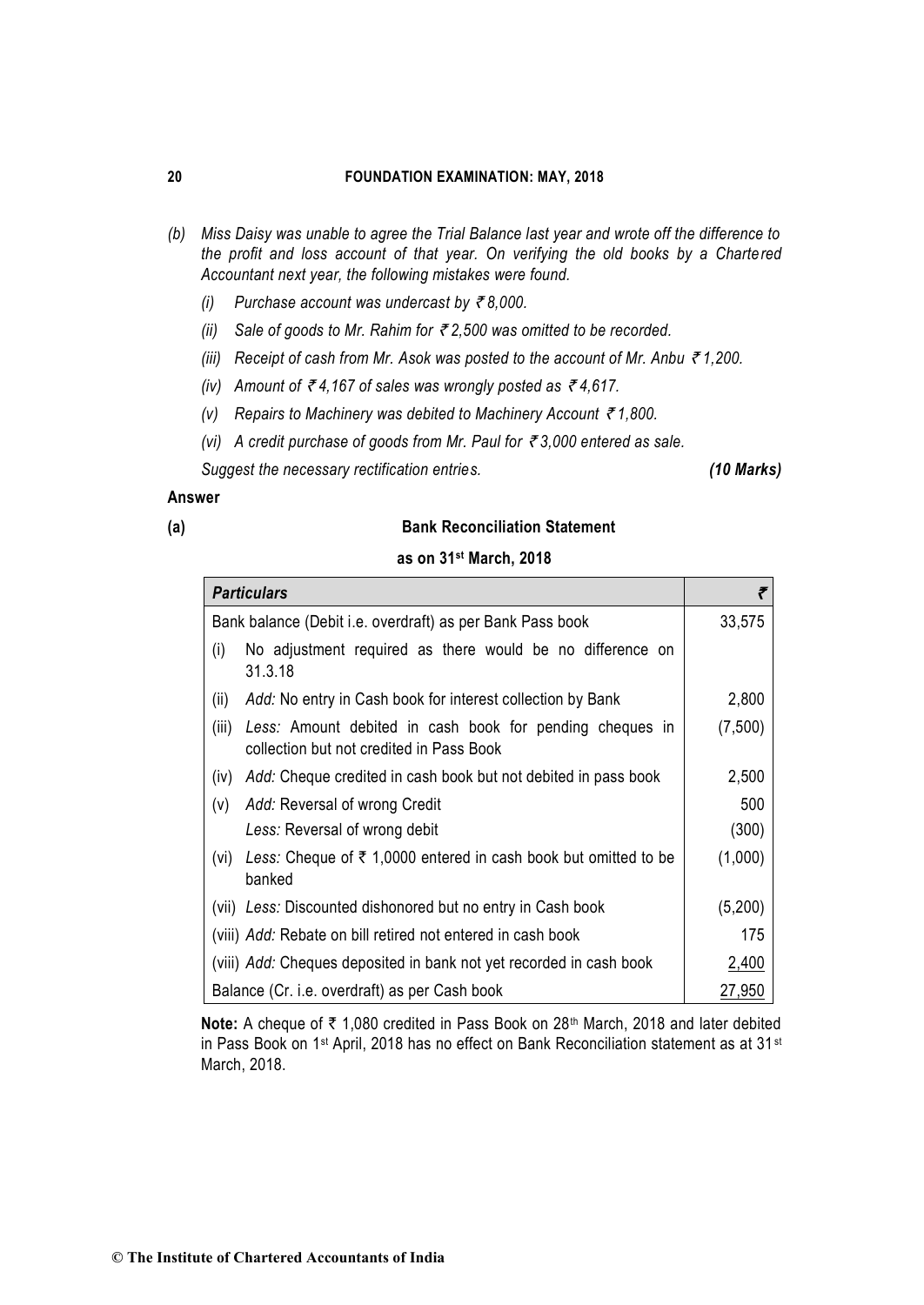# **PAPER – 1 : PRINCIPLES AND PRACTICE OF ACCOUNTING 21**

| <b>Date</b> | <b>Particulars</b>                                                                               |     | Dr. $(\vec{z})$ | Cr. $(7)$ |
|-------------|--------------------------------------------------------------------------------------------------|-----|-----------------|-----------|
| (i)         | Profit & Loss Adjustment A/c                                                                     | Dr. | 8,000           |           |
|             | To Suspense*A/c                                                                                  |     |                 | 8,000     |
|             | (Purchase Account under cast in the previous                                                     |     |                 |           |
|             | year; error now rectified)                                                                       |     |                 |           |
| (ii)        | Rahim's Account                                                                                  | Dr. | 2,500           |           |
|             | To Profit & Loss Adjustment A/c                                                                  |     |                 | 2,500     |
|             | (Sales to Rahim omitted last year; now adjusted)                                                 |     |                 |           |
| (iii)       | Anbu's Account                                                                                   | Dr. | 1,200           |           |
|             | To Asok's Account                                                                                |     |                 | 1,200     |
|             | (Amount received from Asok wrongly posted to<br>the account of Anbu; now rectified)              |     |                 |           |
| (iv)        | Profit & Loss Adjustment A/c                                                                     | Dr. | 450             |           |
|             | To Suspense* A/c                                                                                 |     |                 | 450       |
|             | (Excess posting to sales account last year,                                                      |     |                 |           |
|             | ₹ 4,617, instead of ₹ 4,167 now adjusted)                                                        |     |                 |           |
| (v)         | Profit & Loss Adjustment A/c                                                                     | Dr. | 1,800           |           |
|             | To Machinery A/c                                                                                 |     |                 | 1,800     |
|             | (Repairs to machinery was wrongly debited to<br>machinery account, now rectified)                |     |                 |           |
| (vi)        | Profit & Loss Adjustment A/c                                                                     | Dr. | 6,000           |           |
|             | To Mr. Paul Account                                                                              |     |                 | 6,000     |
|             | Credit purchase of goods from Mr. Paul sale last<br>year, now rectified)                         |     |                 |           |
| (vii)       | Daisy's Capital A/c                                                                              | Dr. | 13,750          |           |
|             | To Profit and Loss Adjustment Account                                                            |     |                 | 13,750    |
|             | (Being balance in P & L Adjustment Account<br>transferred to Daisy's Capital A/c - Refer W.N. 1) |     |                 |           |
| (viii)      | Suspense A/c                                                                                     | Dr. | 8,450           |           |
|             | To Daisy's Capital A/c                                                                           |     |                 | 8,450     |
|             | (Being balance of Suspense A/c transferred to<br>Capital A/c- Refer W.N. 2)                      |     |                 |           |

# **(b) Journal Entries in the books of Miss Daisy**

*\*Considering that the difference was posted to Suspense account.*